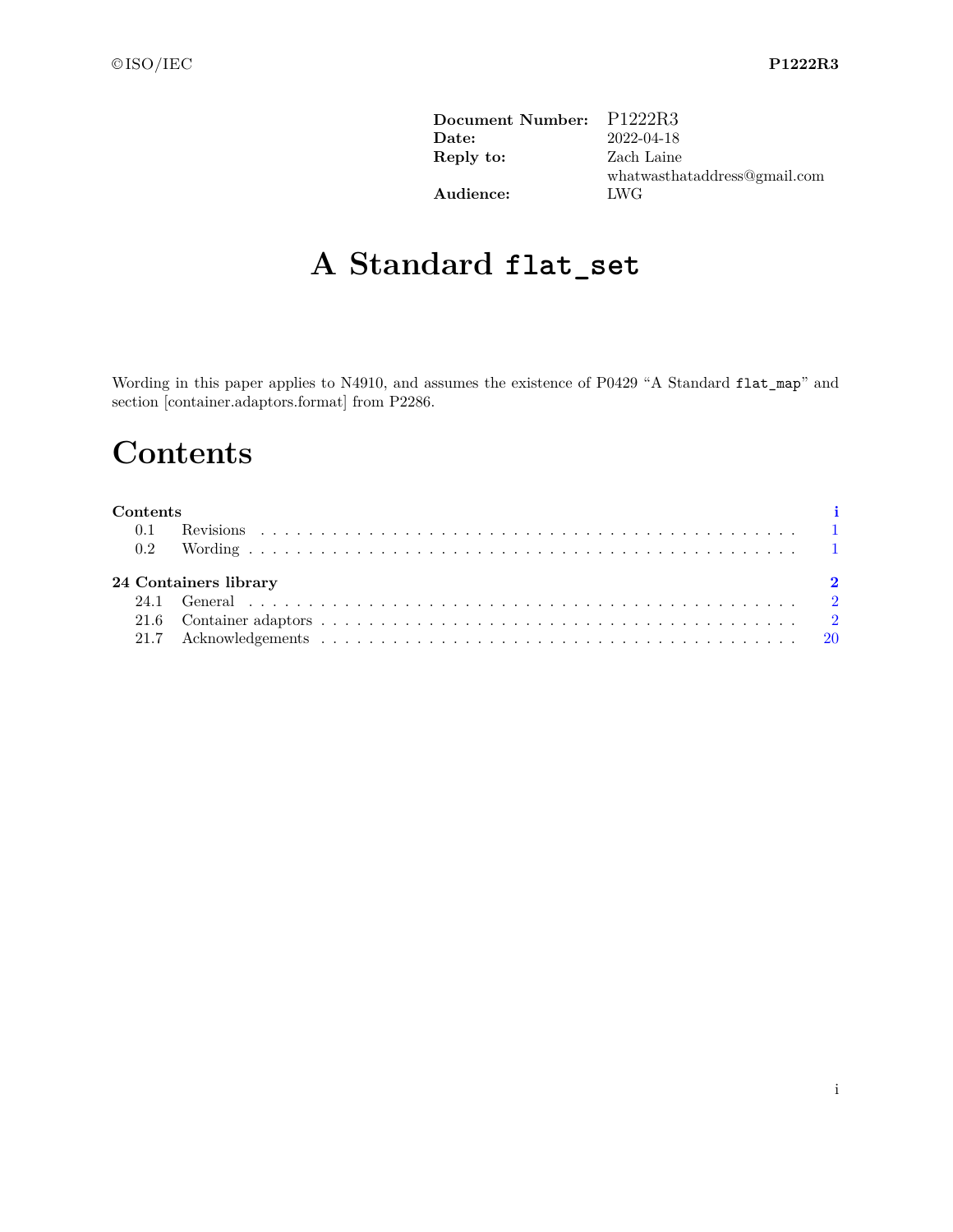### <span id="page-1-0"></span>**0.1 Revisions**

### **0.1.1 Changes from R2**

- Change references to stable names.
- Editorial change Alloc to Allocator.
- Replace friend operators with operator==() and operator  $\le$  >() to match C++20
- Update swap to use ranges::swap.
- Replace past tense 'is exited' with 'exits' via exception wording.
- extract Change: \*this is emptied, even if... -> from Effects to Postcondition.
- Remove the specification of operator=(initializer\_list<key\_type>) from prior LWG review.
- Update std::upper\_bound to ranges::upper\_bound.
- Add heterogenous erase overloads following [P2077](https://wg21.link/P2077) [github.](https://github.com/tzlaine/flat_map/commit/a241df6b978479f0cc135ec567dbea4cd7407dd6)
- Add .overview subheadings to keep ISO structure reviewers happy.
- Change 'preceding constructors' -> corresponding non-allocator constructors.
- Add container erasure erase\_if function following  $P1209$  from  $C++20$ .
- Add ranges::to() ctors and deduction guides following [P1206.](https://wg21.link/P1206)
- Full change diffs available at [github.](https://github.com/tzlaine/flat_map/commits/flat_set)

### **0.1.2 Changes from R1**

— Cross-apply wording fixes from the flat\_map wording review.

### **0.1.3 Changes from R0**

- Remove previous sections.
- Wording.

## <span id="page-1-1"></span>**0.2 Wording**

Add <flat\_set> to [tab:headers.cpp].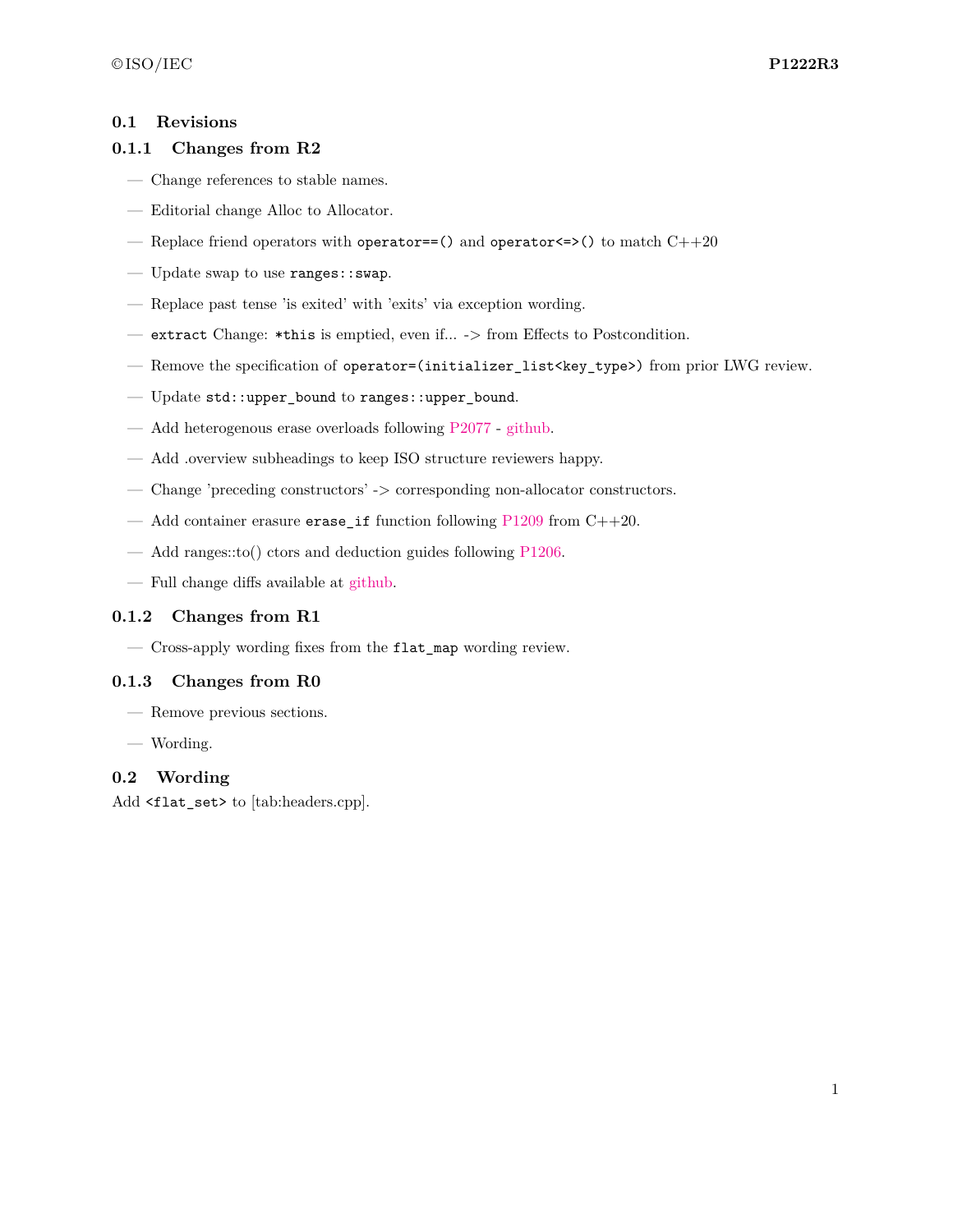# <span id="page-2-0"></span>**24 Containers library [containers]**

# <span id="page-2-1"></span>**24.1 General Containers.general**

<sup>1</sup> This Clause describes components that C**++** programs may use to organize collections of information.

<sup>2</sup> The following subclauses describe container requirements, and components for sequence containers and associative containers, as summarized in Table [1.](#page-2-3)

|      | Subclause                        | Header(s)                                                                                         |
|------|----------------------------------|---------------------------------------------------------------------------------------------------|
| ??   | Requirements                     |                                                                                                   |
| ??   | Sequence containers              | <array>, <deque>, <forward_list>, <list>, <vector></vector></list></forward_list></deque></array> |
| ??   | Associative containers           | $map$ , $set$                                                                                     |
| ??   | Unordered associative containers | <unordered map="">, <unordered set=""></unordered></unordered>                                    |
| 21.6 | Container adaptors               | <queue>, <stack>, <flat_map>, <flat_set></flat_set></flat_map></stack></queue>                    |
| ??   | Views                            | $<$ span $>$                                                                                      |

<span id="page-2-3"></span>

| Table 1 | Containers library summary |  |
|---------|----------------------------|--|
|         |                            |  |

### **24.2.3 Sequence containers and intervals [36] [36] [36] [36] [36] [36] [36] [36] [36] [36] [36] [36] [36] [36] [36] [36] [36] [36] [36] [36] [36] [36] [36] [36] [36] [**

<sup>1</sup> A sequence container organizes a finite set of objects, all of the same type, into a strictly linear arrangement. The library provides four basic kinds of sequence containers: vector, forward\_list, list, and deque. In addition, array is provided as a sequence container which provides limited sequence operations because it has a fixed number of elements. The library also provides container adaptors that make it easy to construct abstract data types, such as stacks, queues, flat maps,  $\theta$  flat multimaps, flat sets, or flat multisets out of the basic sequence container kinds (or out of other kinds of sequence containers).

### **24.2.6 Associative containers [associative.reqmts]**

<sup>1</sup> Associative containers provide fast retrieval of data based on keys. The library provides four basic kinds of associative containers: set, multiset, map and multimap. The library also provides container adaptors that make it easy to construct abstract data types, such as flat\_maps-or, flat\_multimaps, flat\_sets, or flat\_multisets, out of the basic sequence container kinds (or out of other program-defined sequence containers).

### <span id="page-2-2"></span>**21.6 Container adaptors [container.adaptors]**

#### **21.6.1 In general [container.adaptors.general]**

<sup>1</sup> The headers <queue>, <stack><del>-and</del>, <flat\_map> and <flat\_set> define the container adaptors queue, priority\_queue, stack-and, flat\_map, and flat\_set.

**21.6.4 Header <flat\_set> synopsis [flatset.syn]** #include <initializer\_list>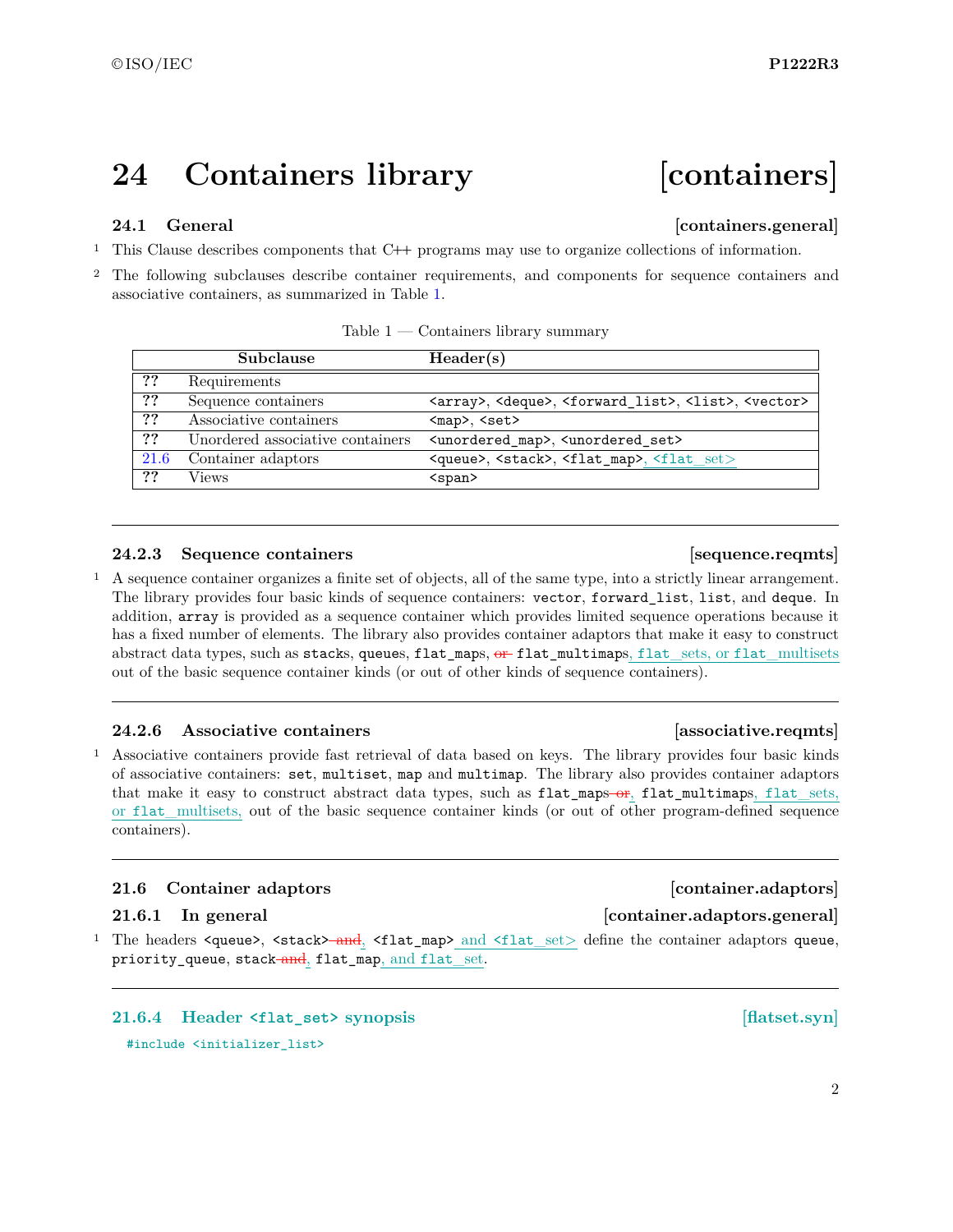```
namespace std {
  // 21.6.5, class template flat_set
  template<class Key, class Compare = less<Key>, class Container = vector<Key>>
    class flat_set;
  template<class Key, class Compare, class Container>
    size_t erase_if(flat_set<Key, Compare, Container>& c,
                    Predicate pred);
  // 21.6.6, class template flat_multiset
  template<class Key, class Compare = less<Key>, class Container = vector<Key>>
    class flat_multiset;
  template<class Key, class Compare, class Container>
    size_t erase_if(flat_multiset<Key, Compare, Container>& c,
                    Predicate pred);
}
```
## <span id="page-3-0"></span>**21.6.5 Class template flat\_set [flatset]**

#### **21.6.5.1 Overview [flatset.overview]**

- <sup>1</sup> A flat\_set is a container adaptor that provides an associative container interface that supports unique keys (contains at most one of each key value) and provides for fast retrieval of the keys themselves. flat\_set supports input iterators that meet the *Cpp17InputIterator* requirements and model model the randomaccess iterator concept ([iterator.concept.random.access]).
- <sup>2</sup> A flat\_set satisfies all of the requirements for a container ([container.reqmts]) and for a reversible container ([container.rev.reqmts]), plus the optional container requirements ([container.opt.reqmts]) and the requirements regarding const member functions listed in [container.requirements.dataraces]. flat\_set satisfies the requirements of an associative container ([associative.reqmts.general] and [associative.reqmts.except]), except that:
- $(2.1)$  it does not meet the requirements related to node handles ([container.node.overview]),
- (2.2) it does not meet the requirements related to iterator invalidation ([associative.reqmts.general]), and
- (2.3) the time complexity of the operations that insert or erase a single element from the set is linear, including the ones that take an insertion position iterator.

A flat set does not meet the additional requirements of an allocator-aware container, as described in ([container.alloc.reqmts]).

- <sup>3</sup> A flat\_set also provides most operations described in ([associative.reqmts]) for unique keys. This means that a flat\_set supports the a\_uniq operations in ([associative.reqmts]) but not the a\_eq operations. For a flat\_set<Key> both the key\_type and mapped\_type are Key.
- <sup>4</sup> Descriptions are provided here only for operations on flat\_set that are not described in one of those sets of requirements or for operations where there is additional semantic information.
- <sup>5</sup> Any sequence container supporting random access iteration can be used to instantiate flat\_set. In particular, vector ([vector]) and deque ([deque]) can be used. [*Note*: vector<bool> is not a sequence container. *— end note*]
- <sup>6</sup> The program is ill-formed if Key is not the same type as KeyContainer::value\_type.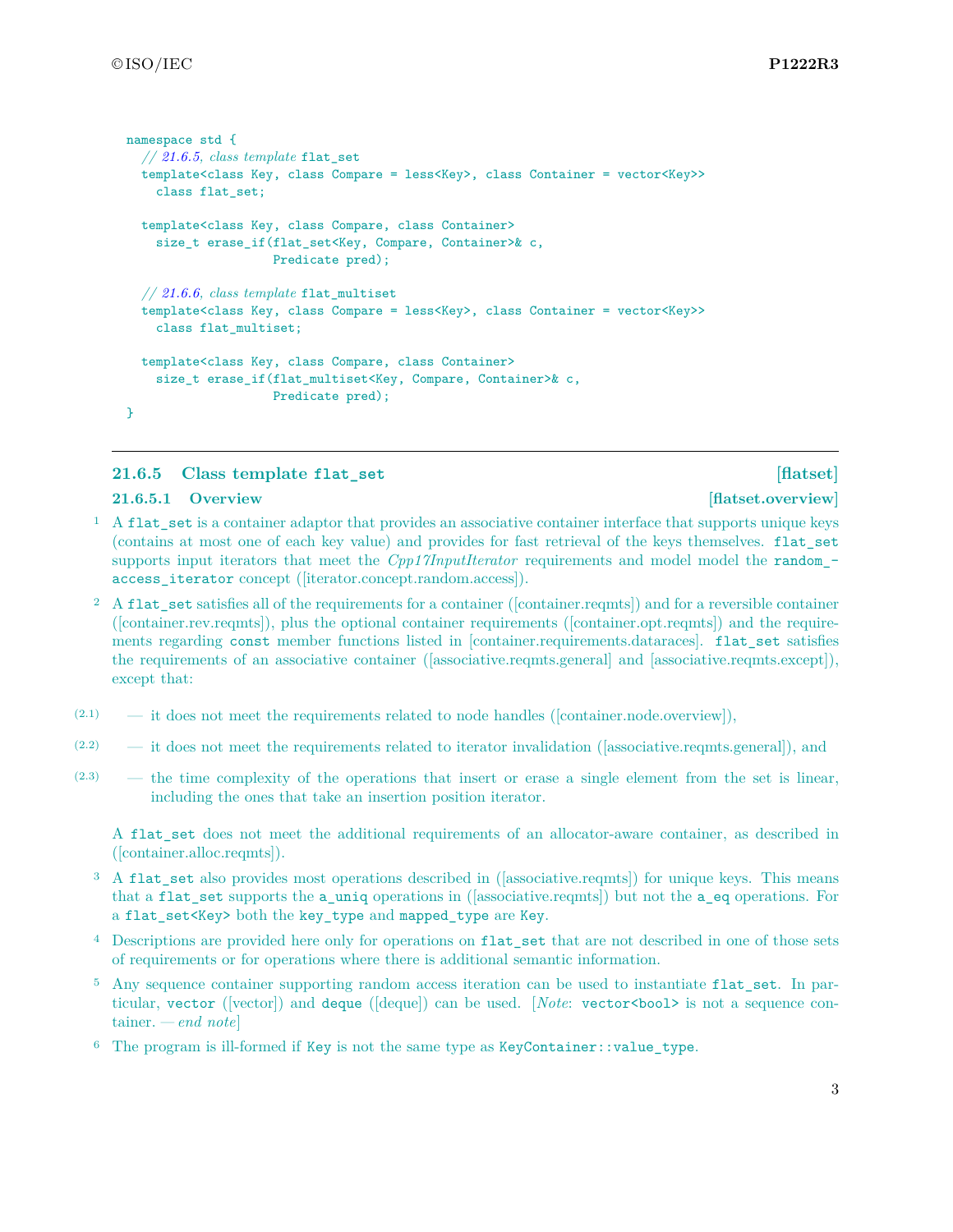- <sup>7</sup> The behavior of flat\_set is undefined if KeyContainer::swap() throws.
- <sup>8</sup> The effect of calling a constructor that takes a sorted unique t argument with a range that is not sorted with respect to compare, or that contains equal elements, is undefined.

#### **21.6.5.2 Definition [flatset.defn]**

```
namespace std {
 template <class Key, class Compare = less<Key>, class KeyContainer = vector<Key>>
 class flat_set {
 public:
   // types
   using key_type = Key;<br>using key compare = Compare;
   using key\_compareusing value_type = Key;
   using value_compare = Compare;
   using reference = value_type\;
   using const_reference = const value_type&;
   using size_type = size_t;using difference_type = ptrdiff_t;
   using iterator = implementation-defined; // see 21.2
    using const_iterator = implementation-defined ; // see 21.2
    using reverse_iterator = std::reverse\_iterator\times;using const_reverse_iterator = std::reverse_iterator<const_iterator>;
   using container_type = KeyContainer;
   // 21.6.5.3, construct/copy/destroy
   flat_set() : flat_set(key_compare()) { }
   explicit flat_set(container_type);
   template <class Allocator>
     flat_set(const container_type& cont, const Allocator& a);
   explicit flat_set(initializer_list<value_type> il)
     : flat_set(std::begin(il), std::end(il), key_compare()) { }
   flat_set(initializer_list<value_type> il, const key_compare& comp)
     : flat_set(std::begin(il), std::end(il), comp) { }
   template <class Allocator>
     flat_set(initializer_list<value_type> il, const Allocator& a);
   template <class Allocator>
     flat_set(initializer_list<value_type> il, const key_compare& comp,
              const Allocator& a);
   flat_set(sorted_unique_t, container_type cont)
     : c(std::move(cont)), compare(key_compare()) { }
   template <class Allocator>
     flat_set(sorted_unique_t s, const container_type& cont, const Allocator& a);
   flat_set(sorted_unique_t s, initializer_list<value_type> il)
     : flat_set(s, std::begin(il), std::end(il), key_compare()) { }
   flat_set(sorted_unique_t s, initializer_list<value_type> il,
            const key_compare& comp)
     : flat_set(s, std::begin(il), std::end(il), comp) { }
   template <class Allocator>
     flat_set(sorted_unique_t s, initializer_list<value_type> il,
              const Allocator& a);
   template<class Allocator>
   flat_set(sorted_unique_t s, initializer_list<value_type> il,
```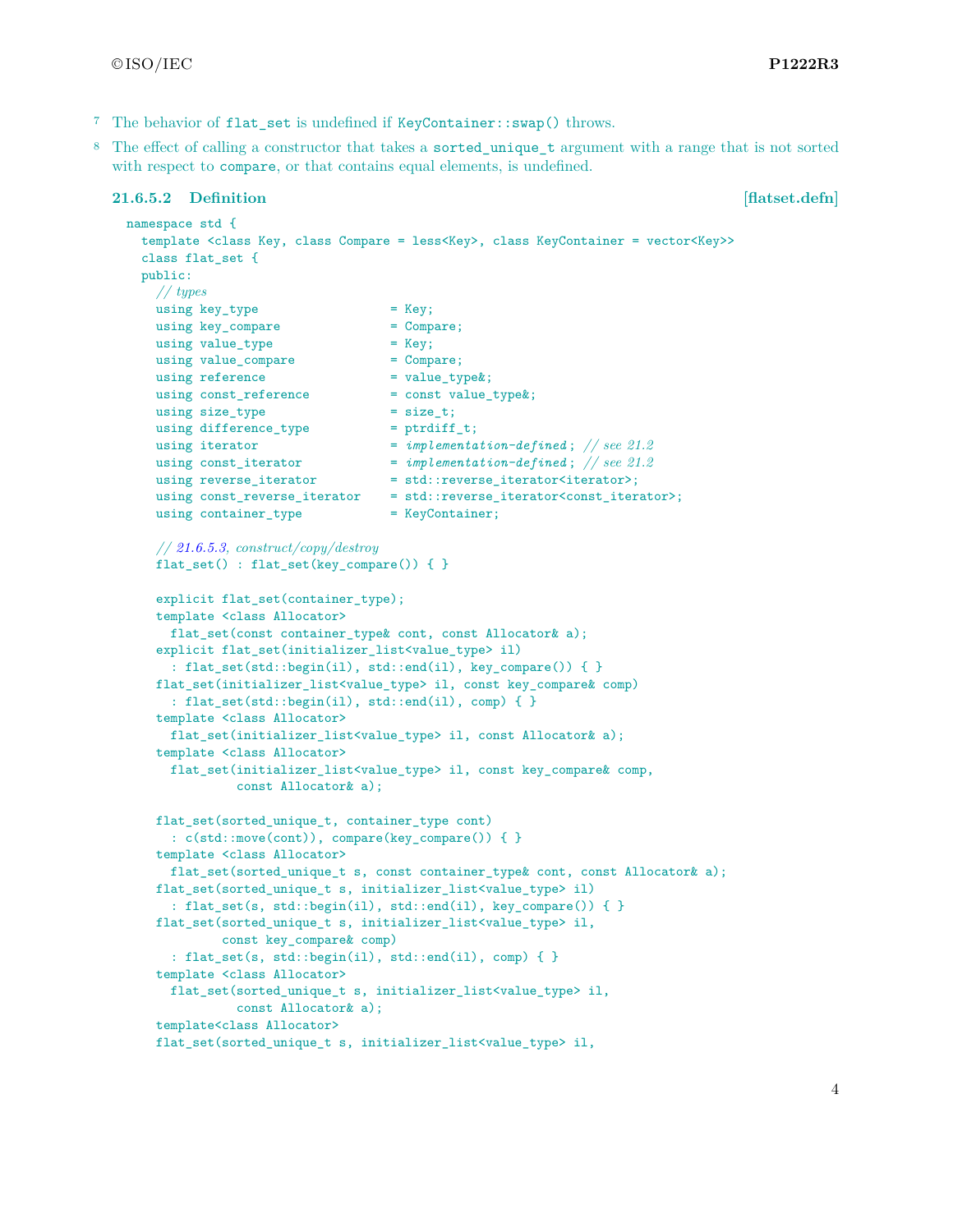```
const key compare& comp, const Allocator& a);
explicit flat_set(const key_compare& comp)
 : c(), compare(comp) { }
template <class Allocator>
 flat set(const key compare& comp, const Allocator&);
template <class Allocator>
  explicit flat_set(const Allocator& a);
template <class InputIterator>
 flat_set(InputIterator first, InputIterator last,
           const key_compare& comp = key_compare())
    : c(), compare(comp)
    { insert(first, last); }
template <class InputIterator, class Allocator>
 flat_set(InputIterator first, InputIterator last,
          const key_compare& comp, const Allocator&);
template<container-compatible-range <value_type> R,
         class Allocator>
   flat set(from range t, R&& range, const key_compare& comp = key_compare(),
           const Allocator& a = Allocator())
     : flat_set(comp, a)
     { insert_range(std::forward<R>(range)); }
template <class InputIterator, class Allocator>
  flat_set(InputIterator first, InputIterator last, const Allocator& a);
template<container-compatible-range <value_type> R,
         class Allocator>
  flat_set(from_range_t, R&& range, const Allocator& a)
    : flat_set(std::forward<R>(range), key_compare(), a) { }
template <class InputIterator>
  flat_set(sorted_unique_t, InputIterator first, InputIterator last,
           const key_compare& comp = key_compare())
    : c(first, last), compare(comp) { }
template <class InputIterator, class Allocator>
  flat_set(sorted_unique_t, InputIterator first, InputIterator last,
           const key_compare& comp, const Allocator&);
template <class InputIterator, class Allocator>
  flat_set(sorted_unique_t s, InputIterator first, InputIterator last,
          const Allocator& a);
flat_set(initializer_list<key_type>&& il,
         const key_compare& comp = key_compare())
    : flat_set(il, comp) { }
template <class Allocator>
  flat_set(initializer_list<key_type>&& il,
           const key_compare& comp, const Allocator& a);
template <class Allocator>
 flat_set(initializer_list<key_type>&& il, const Allocator& a);
flat_set(sorted_unique_t s, initializer_list<key_type>&& il,
         const key_compare& comp = key_compare())
    : flat_set(s, il, comp) { }
template <class Allocator>
  flat set(sorted unique t s, initializer list<key type>&& il,
```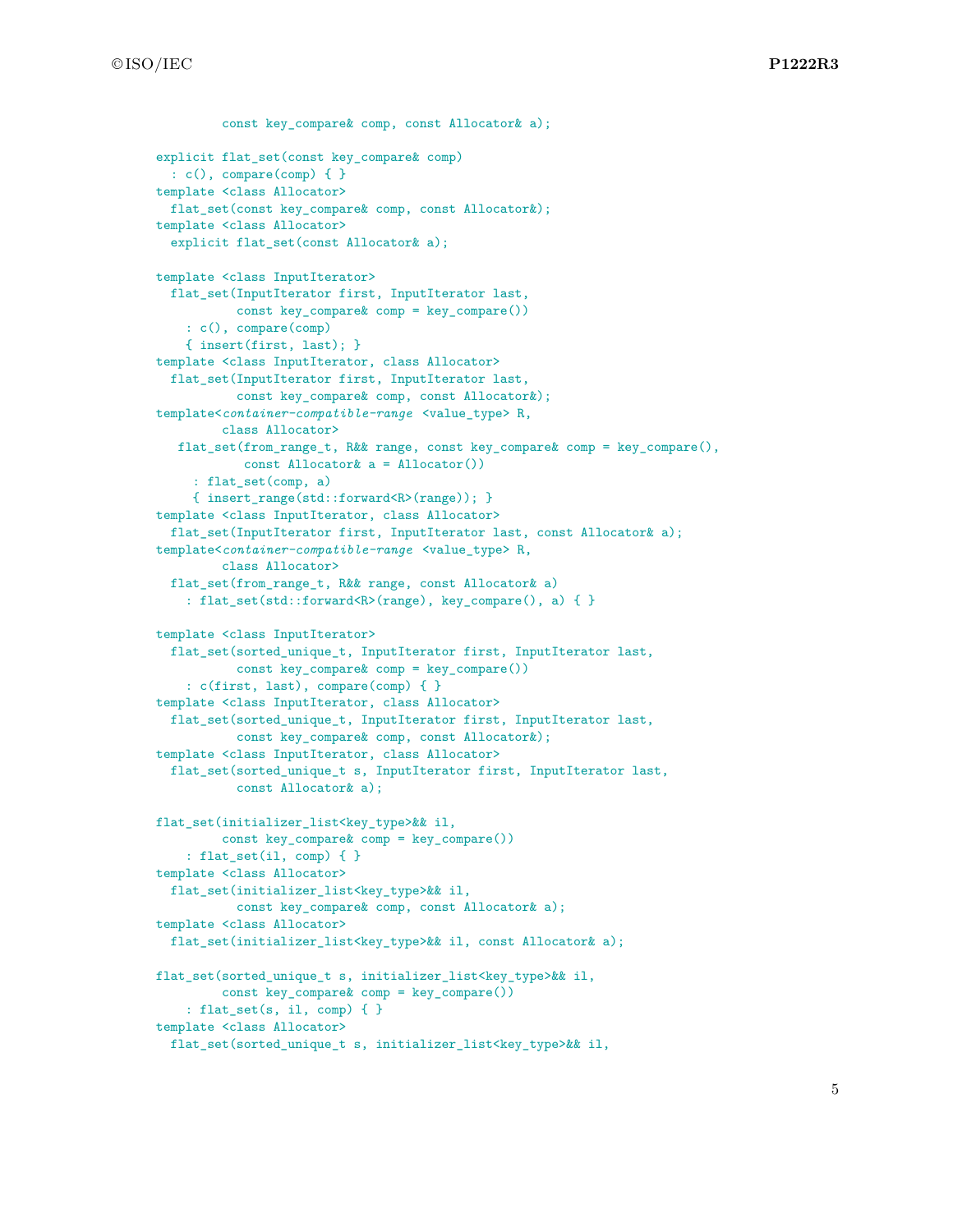```
const key compare& comp, const Allocator& a);
template <class Allocator>
  flat_set(sorted_unique_t s, initializer_list<key_type>&& il,
           const Allocator& a);
flat set& operator=(initializer_list<key_type>);
// iterators
iterator begin() noexcept;
const_iterator begin() const noexcept;
iterator end() noexcept;
const_iterator end() const noexcept;
reverse_iterator rbegin() noexcept;
const_reverse_iterator rbegin() const noexcept;
reverse_iterator rend() noexcept;
const_reverse_iterator rend() const noexcept;
const_iterator cbegin() const noexcept;
const_iterator cend() const noexcept;
const_reverse_iterator crbegin() const noexcept;
const_reverse_iterator crend() const noexcept;
// capacity
[[nodiscard]] bool empty() const noexcept;
size_type size() const noexcept;
size_type max_size() const noexcept;
// 21.6.5.4, modifiers
template <class... Args> pair<iterator, bool> emplace(Args&&... args);
template <class... Args>
 iterator emplace_hint(const_iterator position, Args&&... args);
pair<iterator, bool> insert(const value_type& x)
  { return emplace(x); }
pair<iterator, bool> insert(value_type&& x)
  { return emplace(std::move(x)); }
template<class K> pair<iterator, bool> insert(K&& x);
iterator insert(const_iterator position, const value_type& x)
  { return emplace_hint(position, x); }
iterator insert(const_iterator position, value_type&& x)
  { return emplace_hint(position, std::move(x)); }
template<class K> iterator insert(const_iterator hint, K&& x);
template <class InputIterator>
 void insert(InputIterator first, InputIterator last);
template <class InputIterator>
 void insert(sorted_unique_t, InputIterator first, InputIterator last);
template<container-compatible-range <value_type> R>
  void insert_range(R&& range)
    { insert(ranges::begin(range), ranges::end(range)); }
void insert(initializer_list<key_type> il)
  { insert(il.begin(), il.end()); }
void insert(sorted_unique_t s, initializer_list<key_type> il)
```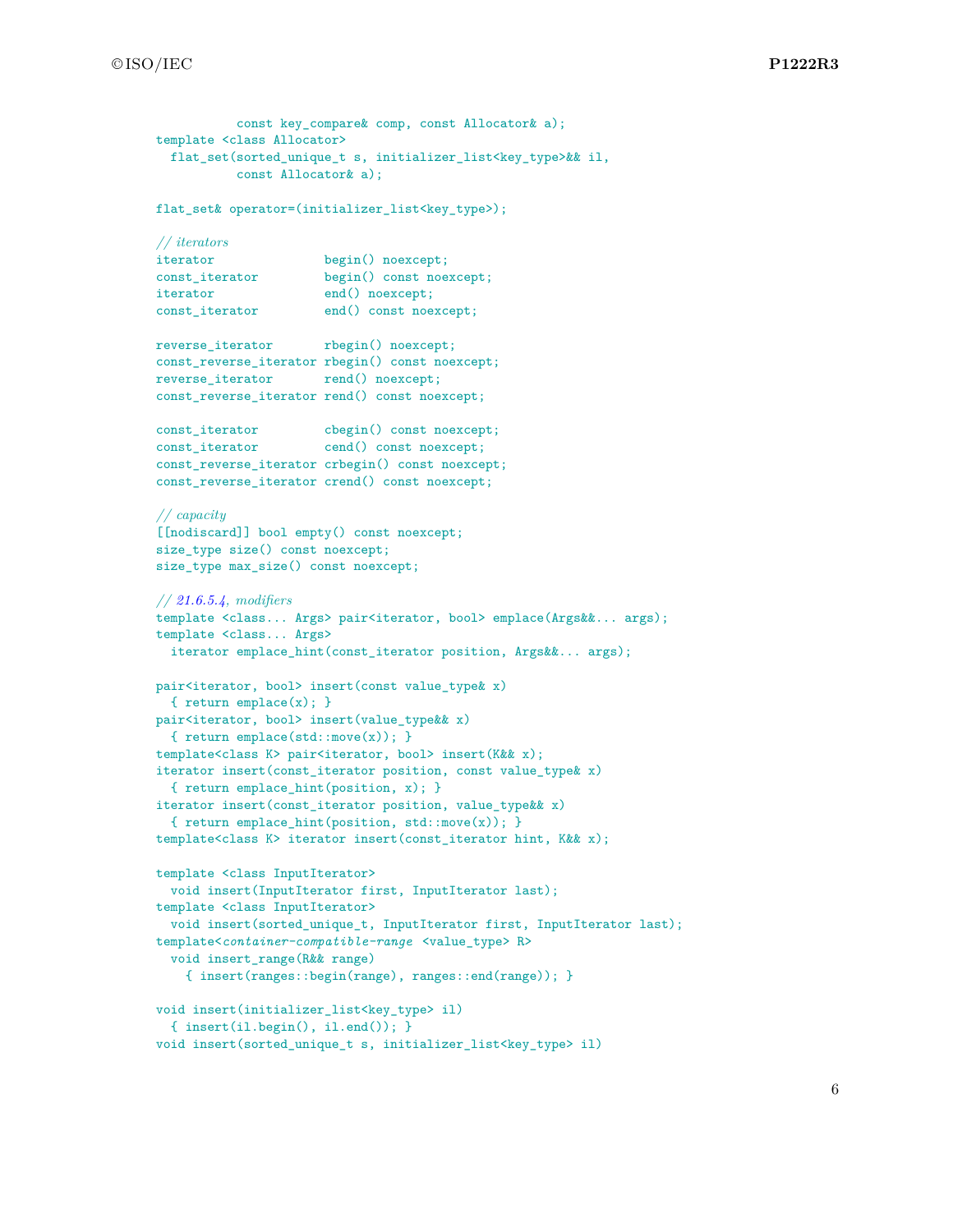```
{ insert(s, il.begin(), il.end()); }
container_type extract() &&;
void replace(container_type&&);
iterator erase(iterator position);
iterator erase(const_iterator position);
size_type erase(const key_type& x);
template<class K> size_type erase(K&& x);
iterator erase(const_iterator first, const_iterator last);
void swap(flat_set& fs) noexcept(is_nothrow_swappable_v<key_compare>);
void clear() noexcept;
// observers
key_compare key_comp() const;
value_compare value_comp() const;
// set operations
iterator find(const key_type& x);
const_iterator find(const key_type& x) const;
template <class K> iterator find(const K& x);
template <class K> const_iterator find(const K& x) const;
size_type count(const key_type& x) const;
template <class K> size_type count(const K& x) const;
bool contains(const key_type& x) const;
template <class K> bool contains(const K& x) const;
iterator lower_bound(const key_type& x);
const_iterator lower_bound(const key_type& x) const;
template <class K> iterator lower_bound(const K& x);
template <class K> const_iterator lower_bound(const K& x) const;
iterator upper_bound(const key_type& x);
const_iterator upper_bound(const key_type& x) const;
template <class K> iterator upper_bound(const K& x);
template <class K> const_iterator upper_bound(const K& x) const;
pair<iterator, iterator> equal_range(const key_type& x);
pair<const_iterator, const_iterator> equal_range(const key_type& x) const;
template <class K>
 pair<iterator, iterator> equal_range(const K& x);
template <class K>
 pair<const_iterator, const_iterator> equal_range(const K& x) const;
friend bool operator==(const flat_set& x, const flat_set& y);
friend synth-three-way-result <value_type>
bool operator<=>(const flat_set& x, const flat_set& y);
friend void swap(flat_set& x, flat_set& y) noexcept(noexcept(x.swap(y))
  { return x.swap(y); }
```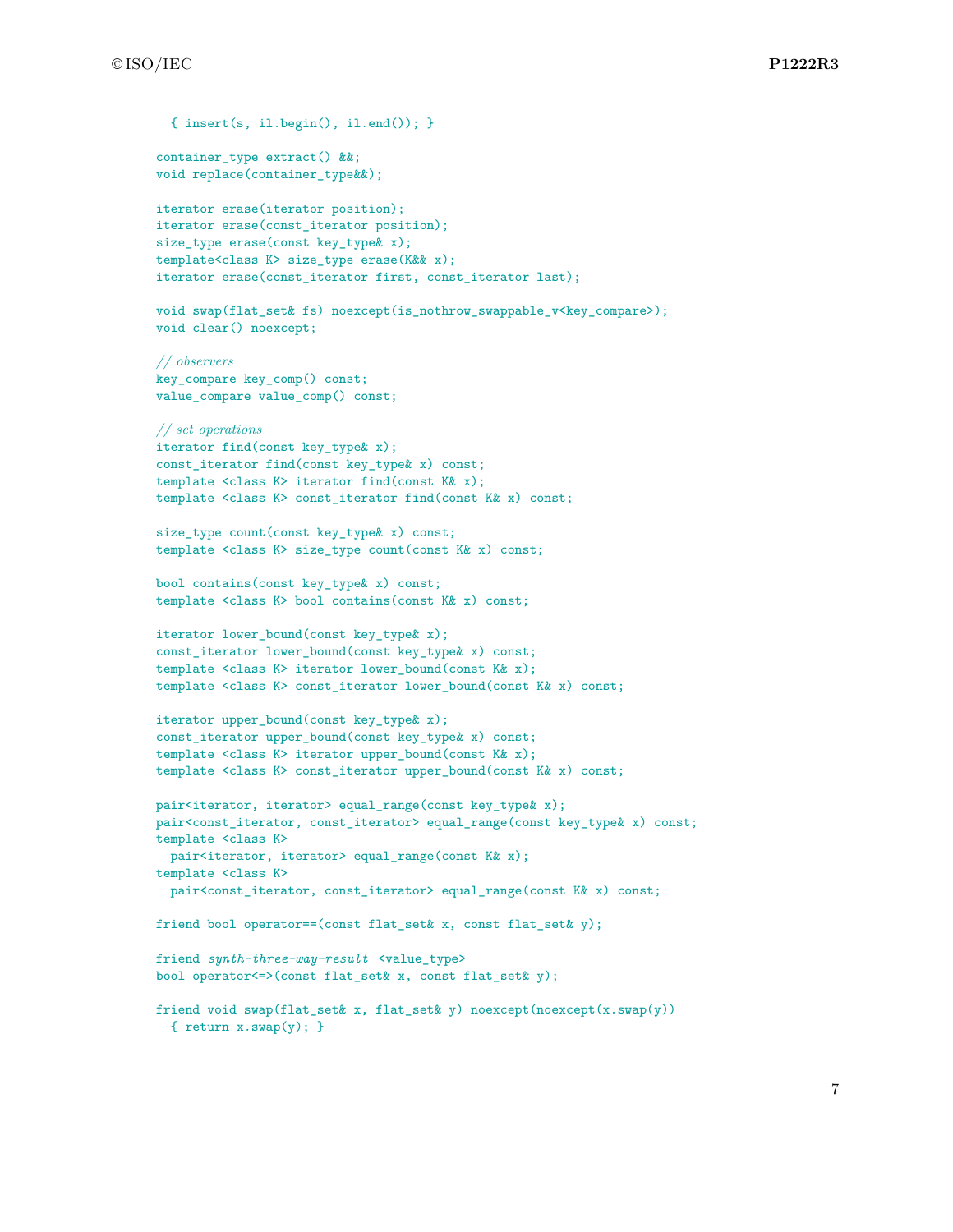```
private:
   container_type c; // exposition only
   key_compare compare; // exposition only
  };
  template <class InputIterator, class Compare = less<iter-value-type <InputIterator>>>
    flat_set(InputIterator, InputIterator, Compare = Compare())
      -> flat_set<iter-value-type <InputIterator>, Compare>;
  template <class InputIterator, class Compare = less<iter-value-type <InputIterator>>>
    flat_set(sorted_unique_t, InputIterator, InputIterator, Compare = Compare())
      -> flat_set<iter-value-type <InputIterator>, Compare>;
  template<ranges::input_range R, class Compare = less<ranges::range_value_t<R>>,
          class Allocator = allocator<ranges::range_value_t<R>>>>
    flat_set(from_range_t, R&&, Compare = Compare(), Allocator = Allocator())
      -> flat_set<ranges::range_value_t<R>, Compare, Allocator>;
   template<ranges::input_range R, class Allocator>
     flat_set(from_range_t, R&&, Allocator)
       -> flat_set<ranges::range_value_t<R>, less<ranges::range_value_t<R>>, Allocator>;
 template<class Key, class Compare = less<Key>>
    flat_set(initializer_list<Key>, Compare = Compare())
      -> flat_set<Key, Compare>;
  template<class Key, class Compare = less<Key>>
    flat_set(sorted_unique_t, initializer_list<Key>, Compare = Compare())
      -> flat_set<Key, Compare>;
}
```
#### <span id="page-8-0"></span>**21.6.5.3 Constructors [flatset.cons]**

flat\_set(container\_type cont);

1 *Effects:* Initializes c with std::move(cont), value-initializes compare, sorts the range [begin(), end() ) with respect to compare, and finally erases the range [ranges::unique(\*this, compare),end());

<sup>2</sup> *Complexity:* Linear in *N* if cont is sorted with respect to compare and otherwise *N* log *N*, where *N* is cont.size().

```
template <class Allocator>
 flat_set(const container_type& cont, const Allocator& a);
template <class Allocator>
 flat_set(initializer_list<value_type> il, const Allocator& a);
template <class Allocator>
 flat_set(initializer_list<value_type> il, const key_compare& comp,
          const Allocator& a);
template <class Allocator>
 flat_set(sorted_unique_t s, const container_type& cont, const Allocator& a);
template <class Allocator>
 flat_set(sorted_unique_t s, initializer_list<value_type> il,
          const Allocator& a);
template<class Allocator>
flat_set(sorted_unique_t s, initializer_list<value_type> il,
        const key_compare& comp, const Allocator& a);
template <class Allocator>
```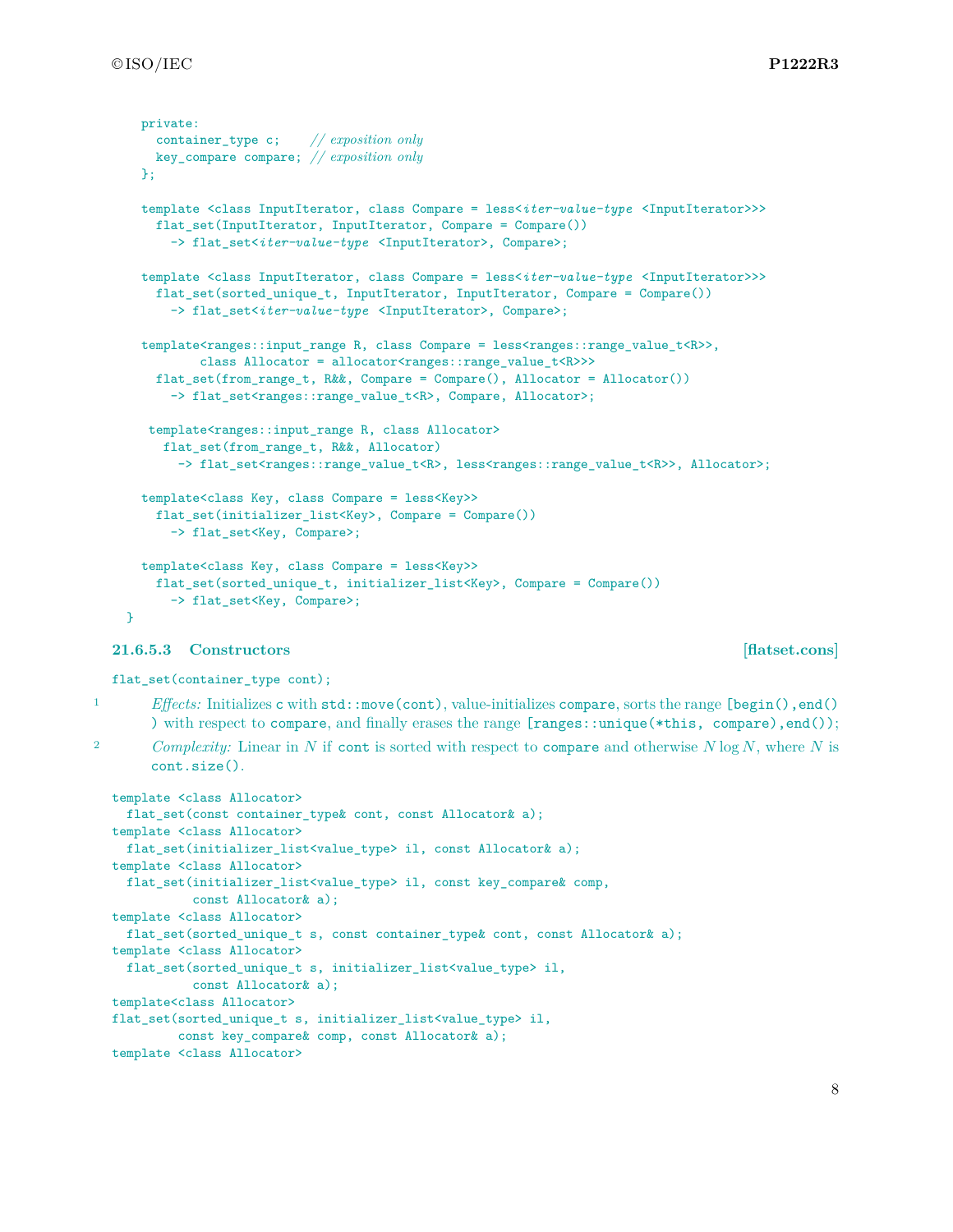```
flat set(const key compare& comp, const Allocator&);
template <class Allocator>
  explicit flat_set(const Allocator& a);
template <class InputIterator, class Allocator>
 flat_set(InputIterator first, InputIterator last,
           const key_compare& comp, const Allocator&);
template <class InputIterator, class Allocator>
 flat_set(InputIterator first, InputIterator last, const Allocator& a);
template <class InputIterator, class Allocator>
 flat_set(sorted_unique_t, InputIterator first, InputIterator last,
           const key_compare& comp, const Allocator&);
template <class InputIterator, class Allocator>
 flat_set(sorted_unique_t s, InputIterator first, InputIterator last,
          const Allocator& a);
template <class Allocator>
 flat_set(initializer_list<key_type>&& il,
          const key_compare& comp, const Allocator& a);
template <class Allocator>
 flat_set(initializer_list<key_type>&& il, const Allocator& a);
template <class Allocator>
 flat_set(sorted_unique_t s, initializer_list<key_type>&& il,
           const key_compare& comp, const Allocator& a);
template <class Allocator>
  flat_set(sorted_unique_t s, initializer_list<key_type>&& il,
           const Allocator& a);
```

```
3 Constraints: uses_allocator_v<key_container_type, Allocator> is true.
```
<sup>4</sup> *Effects:* Equivalent to the corresponding non-allocator constructors except that c is constructed with uses-allocator construction ([allocator.uses.construction]).

### <span id="page-9-0"></span>**21.6.5.4 Modifiers [flatset.modifiers]**

template <class... Args> pair<iterator, bool> emplace(Args&&... args);

- 1 *Constraints:* is\_constructible\_v<key\_type, Args&&...> is true.
- 2 *Effects:* First, initializes a key type object t with std::forward<Args>(args)...; if the set already contains an element equivalent to t, \*this is unchanged. Otherwise, equivalent to:

auto it = std::lower\_bound(c.begin(), c.end(), t, compare); c.emplace(it, std::move(t));

<sup>3</sup> *Returns:* The bool component of the returned pair is true if and only if the insertion took place, and the iterator component of the pair points to the element equivalent to t.

```
template<class K> pair<iterator, bool> insert(K&& x);
template<class K> iterator insert(const_iterator hint, K&& x);
```
- <sup>4</sup> *Constraints: Qualified-id* Compare::is\_transparent is valid and denotes a type. is\_constructible\_ v<value\_type, K&&> is true.
- <sup>5</sup> *Preconditions:* The conversion from k into value\_type constructs an object u, for which  $\text{find}(k) =$ find(u) is true.
- <sup>6</sup> *Effects:* If the set already contains an element equivalent to k, \*this and args... are unchanged. Otherwise, inserts a new element as if by:  $return$   $emplace(std::forward\langle K \rangle(k));$
- <sup>7</sup> *Returns:* The bool component of the returned pair is true if and only if the insertion took place, and the iterator component of the pair points to the element equivalent to k.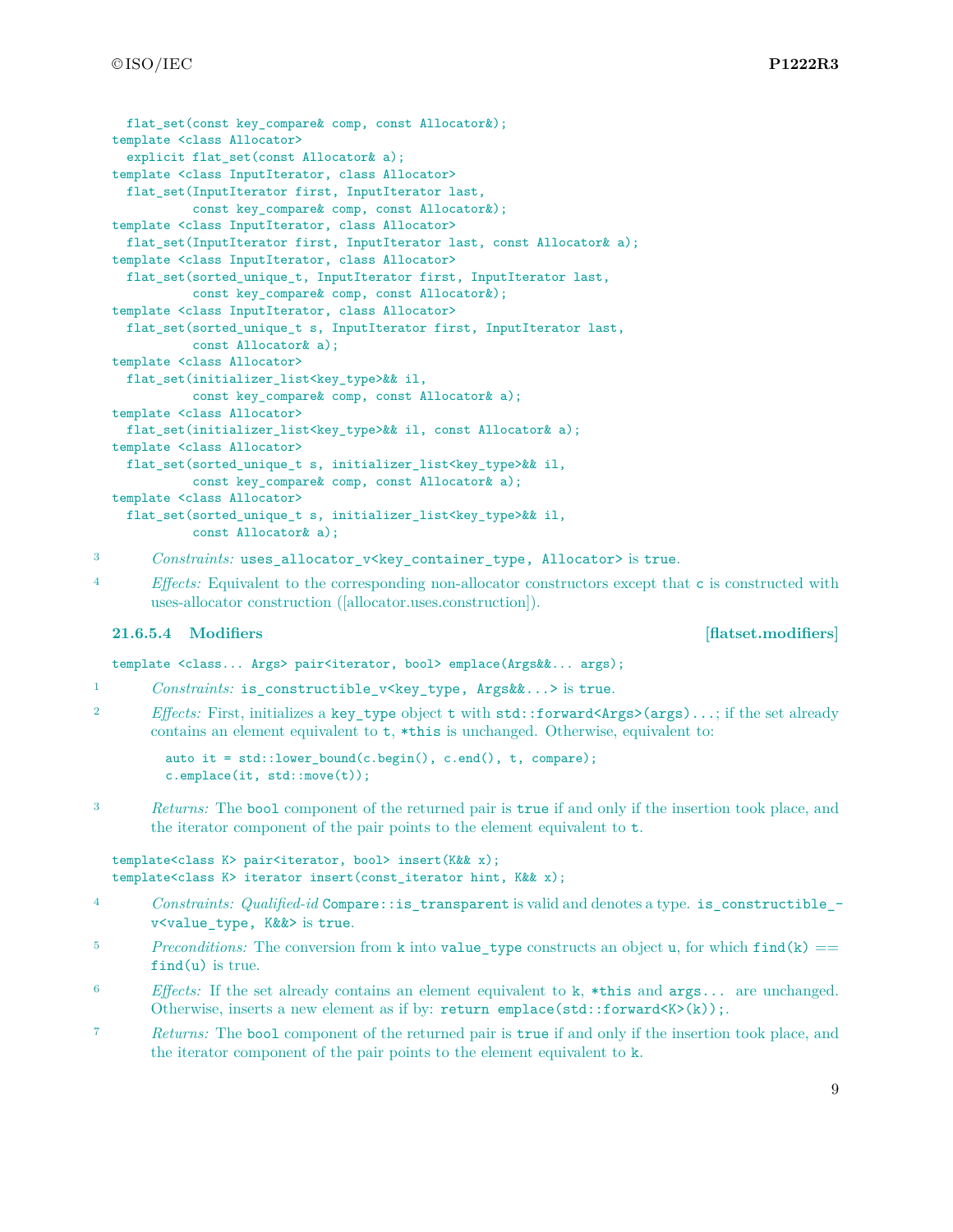```
template <class InputIterator>
 void insert(InputIterator first, InputIterator last);
```
*Effects:* Adds elements to c as if by:

```
for (; first != last; ++first) {
 c.insert(std::end(c), *first);
}
```
sorts the range of newly inserted elements with respect to compare; merges the resulting sorted range and the sorted range of pre-existing elements into a single sorted range; and finally erases the range [ranges::unique(\*this, compare),end()).

8 *Complexity:*  $N + M \log M$ , where  $N$  is size() before the operation and  $M$  is distance(first, last).

```
template <class InputIterator>
  void insert(sorted_unique_t, InputIterator first, InputIterator last);
```
- <sup>9</sup> *Preconditions:* The range [first,last) is sorted with respect to compare.
- <sup>10</sup> *Effects:* Equivalent to: insert(first, last).
- <sup>11</sup> *Complexity:* Linear.

void swap(flat\_set& fs) noexcept(is\_nothrow\_swappable\_v<key\_compare>);

<sup>12</sup> *Effects:* Equivalent to:

```
ranges::swap(compare, fs.compare);
ranges::swap(c, fs.c);
```
container\_type extract() &&;

- 13 *Returns:* std::move(c).
- <sup>14</sup> *Postconditions:* \*this is emptied, even if the function exits via exception.

void replace(container\_type&& cont);

<sup>15</sup> *Preconditions:* The elements of cont are sorted with respect to compare.

```
16 Effects: Equivalent to:
```
 $c = std::move (cont);$ 

**21.6.5.5 Erasure [flatset.erasure]**

```
template<class Key, class Compare, class Container>
 size_t erase_if(flat_set<Key, Compare, Container>& c,
                 Predicate pred);
```
<sup>1</sup> *Effects:* Removes the elements for which pred is true, as if by:

auto [erase\_first, erase\_last] = ranges::remove\_if(c, pred); return c.erase(erase\_first, erase\_last);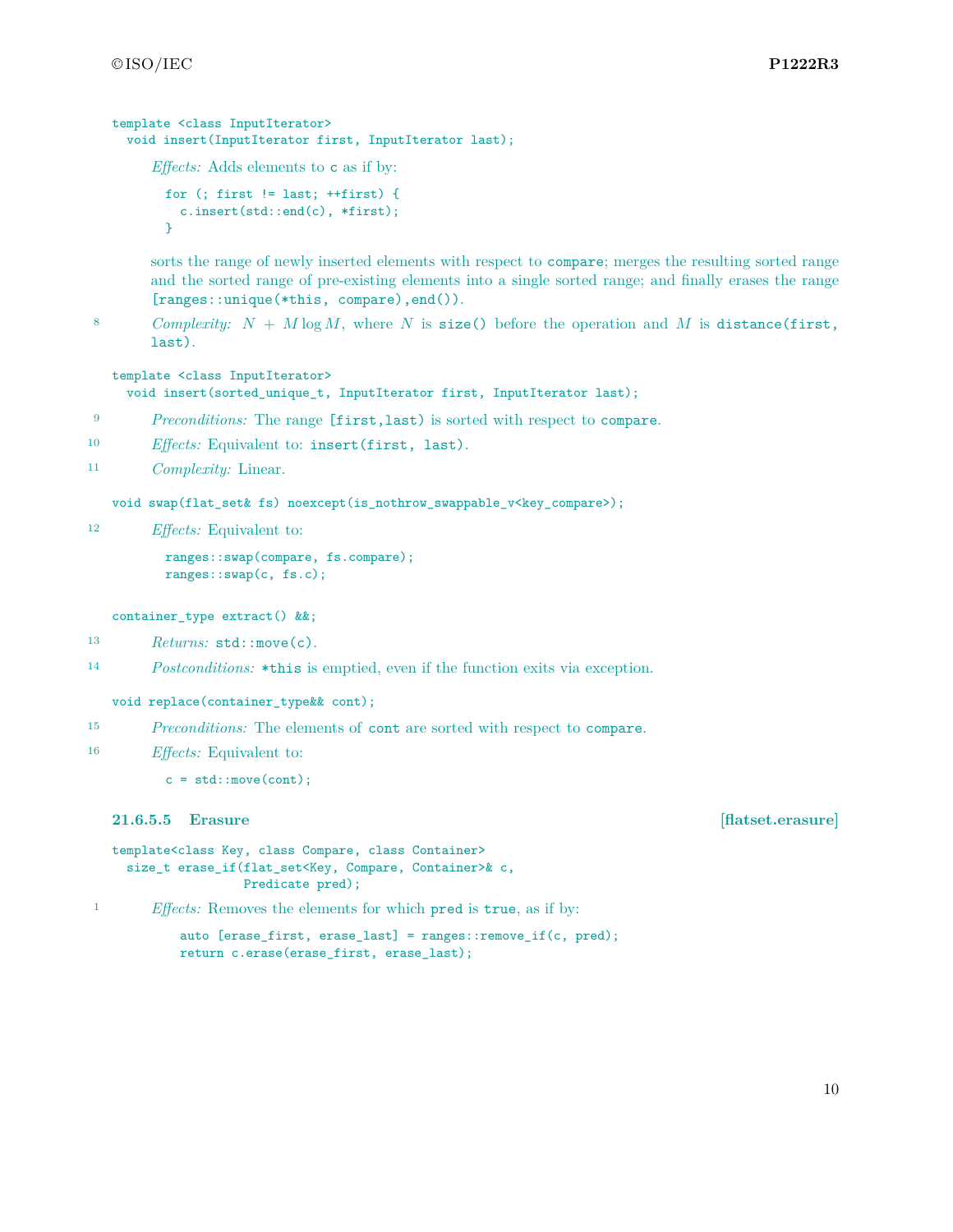## <span id="page-11-0"></span>**21.6.6 Class template flat\_multiset [flatmultiset]**

### **21.6.6.1 Overview [flatmultiset.overview]**

- <sup>1</sup> A flat\_multiset is a container adaptor that provides an associative container interface that supports equivalent keys (possibly containing multiple copies of the same key value) and provides for fast retrieval of the keys themselves. flat\_multiset supports input iterators that meet the *Cpp17InputIterator* requirements and model model the random\_access\_iterator concept ([iterator.concept.random.access]).
- <sup>2</sup> A flat multiset satisfies all of the requirements for a container ([container.reqmts]) and for a reversible container ([container.rev.reqmts]), plus the optional container requirements ([container.opt.reqmts]) and the requirements regarding const member functions listed in [container.requirements.dataraces]. flat\_ multiset satisfies the requirements of an associative container ([associative.reqmts.general] and [associative.reqmts.except]), except that:
- $(2.1)$  it does not meet the requirements related to node handles ([container.node.overview]),
- (2.2) it does not meet the requirements related to iterator invalidation ([associative.reqmts.general]), and
- (2.3) the time complexity of the operations that insert or erase a single element from the set is linear, including the ones that take an insertion position iterator.

A flat\_multiset does not meet the additional requirements of an allocator-aware container, as described in ([container.alloc.reqmts]).

- <sup>3</sup> A flat multiset also provides most operations described in ([associative.reqmts]) for equal keys. This means that a flat\_multiset supports the a\_eq operations in ([associative.reqmts]) but not the a\_uniq operations. For a flat\_multiset<Key,T> the key\_type is Key and the value\_type is pair<const Key,T>.
- <sup>4</sup> Descriptions are provided here only for operations on flat\_multiset that are not described in one of the general sections or for operations where there is additional semantic information.
- <sup>5</sup> Any sequence container supporting random access iteration can be used to instantiate flat multiset. In particular, vector ([vector]) and deque ([deque]) can be used. [*Note*: vector<br/>bool> is not a sequence container. *— end note*]
- $6$  The program is ill-formed if Key is not the same type as KeyContainer::value type.
- <sup>7</sup> The behavior of flat\_multiset is undefined if KeyContainer::swap() throws.
- <sup>8</sup> The effect of calling a constructor that takes a sorted\_equivalent\_t argument with a container or containers that are not sorted with respect to value\_compare is undefined.

### **21.6.6.2** Definition **[flatmultiset.defn]**

```
template <class Key, class Compare = less<Key>, class KeyContainer = vector<Key>>
class flat_multiset {
 public:
   // types
   using key_type = Key;
   using key_compare = Compare;
  using value_type = Key;
  using value_compare = Compare;
   using reference = value_type;
  using const_reference = const value_type&;
   using size_type = size_t;
   using difference_type = ptrdiff_t;
   using iterator = implementation-defined; // see 21.2
   using const_iterator = implementation-defined; // see 21.2
```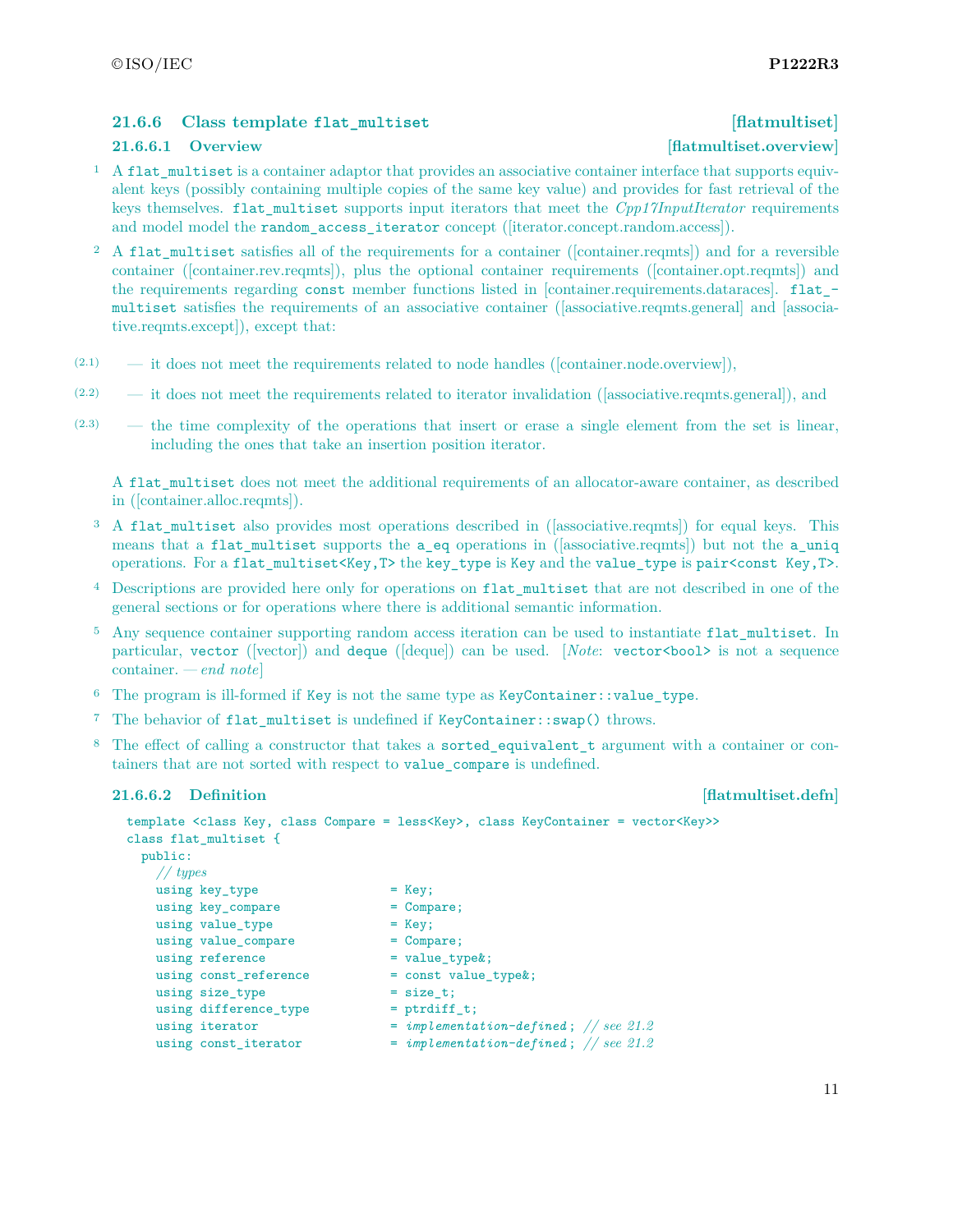```
using reverse iterator = std::reverse iterator<iterator>;
using const_reverse_iterator = std::reverse_iterator<const_iterator>;
using container_type = KeyContainer;
// 21.6.6.3, construct/copy/destroy
flat multiset() : flat multiset(key compare()) { }
explicit flat_multiset(container_type cont);
template <class Allocator>
 flat_multiset(const container_type& cont, const Allocator& a);
explicit flat_multiset(initializer_list<value_type> il)
  : flat_multiset(std::begin(il), std::end(il), key_compare()) { }
flat_multiset(initializer_list<value_type> il, const key_compare& comp)
  : flat_multiset(std::begin(il), std::end(il), comp) { }
template <class Allocator>
 flat_multiset(initializer_list<value_type> il, const Allocator& a);
flat_multiset(initializer_list<value_type> il, const key_compare& comp,
             const Allocator& a);
flat_multiset(sorted_equivalent_t, container_type cont)
 : c(std::move(cont)), compare(key_compare()) { }
template <class Allocator>
 flat_multiset(sorted_equivalent_t, const container_type &, const Allocator &);
flat_multiset(sorted_equivalent_t s, initializer_list<value_type> il)
  : flat_multiset(s, std::begin(il), std::end(il), key_compare()) { }
flat_multiset(sorted_equivalent_t s, initializer_list<value_type> il,
              const key_compare& comp)
  : flat_multiset(s, std::begin(il), std::end(il), comp) { }
template <class Allocator>
  flat_multiset(sorted_equivalent_t s, initializer_list<value_type> il,
                const Allocator& a);
template <class Allocator>
  flat_multiset(sorted_equivalent_t s, initializer_list<value_type> il,
                const key_compare& comp, const Allocator& a);
explicit flat_multiset(const key_compare& comp)
 : c(), compare(comp) { }
template <class Allocator>
 flat_multiset(const key_compare& comp, const Allocator&);
template <class Allocator>
 explicit flat_multiset(const Allocator& a);
template <class InputIterator>
 flat_multiset(InputIterator first, InputIterator last,
                const key_compare& comp = key_compare())
    : c(), compare(comp)
    { insert(first, last); }
template <class InputIterator, class Allocator>
  flat_multiset(InputIterator first, InputIterator last,
                const key_compare& comp, const Allocator&);
template <class InputIterator, class Allocator>
  flat_multiset(InputIterator first, InputIterator last,
                const Allocator& a);
```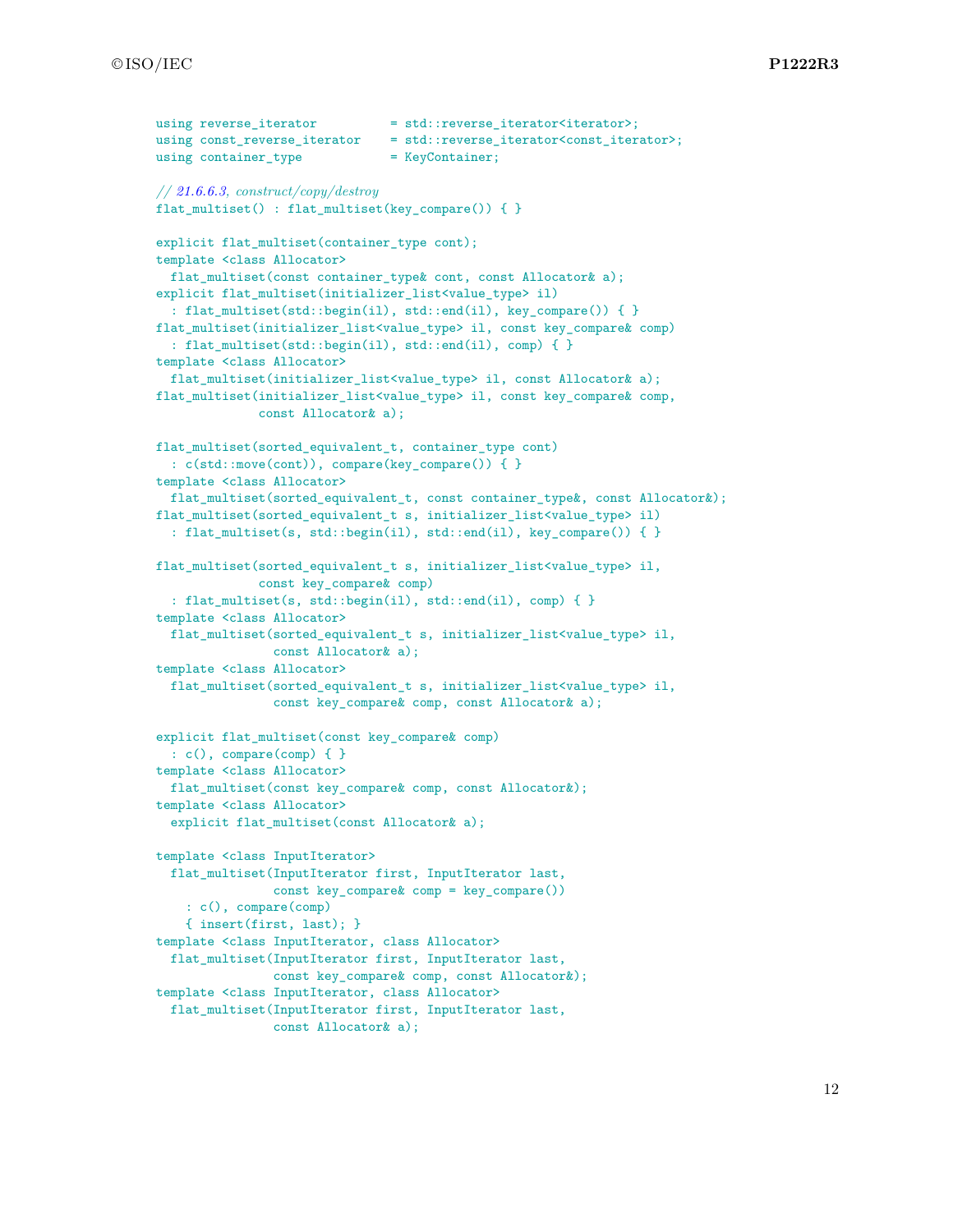```
template<container-compatible-range <value_type> R,
         class Allocator>
 flat_multiset(from_range_t, R&& range, const key_compare& comp = key_compare(),
                const Allocator& a = Allocator())
    : flat_multiset(comp, a)
    { insert_range(std::forward<R>(range)); }
template<container-compatible-range <value_type> R,
        class Allocator>
 flat_multiset(from_range_t, R&& range, const Allocator& a)
    : flat_multiset(std::forward<R>(range), key_compare(), a) { }
template <class InputIterator>
 flat_multiset(sorted_equivalent_t, InputIterator first, InputIterator last,
                const key_compare& comp = key_compare())
   : c(first, last), compare(comp) { }
template <class InputIterator, class Allocator>
 flat_multiset(sorted_equivalent_t, InputIterator first, InputIterator last,
                const key_compare& comp, const Allocator&);
template <class InputIterator, class Allocator>
 flat_multiset(sorted_equivalent_t s, InputIterator first, InputIterator last,
               const Allocator& a);
flat_multiset(initializer_list<key_type>&& il,
              const key_compare& comp = key_compare())
  : flat_multiset(il, comp) { }
template <class Allocator>
 flat_multiset(initializer_list<key_type>&& il,
                const key_compare& comp, const Allocator& a);
template <class Allocator>
 flat_multiset(initializer_list<key_type>&& il, const Allocator& a);
flat_multiset(sorted_equivalent_t s, initializer_list<key_type>&& il,
              const key_compare& comp = key_compare())
    : flat_multiset(s, il, comp) { }
template <class Allocator>
 flat_multiset(sorted_equivalent_t s, initializer_list<key_type>&& il,
                const key_compare& comp, const Allocator& a);
template <class Allocator>
  flat_multiset(sorted_equivalent_t s, initializer_list<key_type>&& il,
                const Allocator& a);
flat multiset& operator=(initializer_list<key_type>);
// iterators
```

| iterator         | $begin)$ noexcept;                              |
|------------------|-------------------------------------------------|
| const_iterator   | begin() const noexcept;                         |
| iterator         | end() noexcept;                                 |
| const_iterator   | end() const noexcept;                           |
| reverse_iterator | $rbegin()$ noexcept;                            |
|                  | const_reverse_iterator rbegin() const noexcept; |

reverse\_iterator rend() noexcept; const\_reverse\_iterator rend() const noexcept;

const\_iterator cbegin() const noexcept;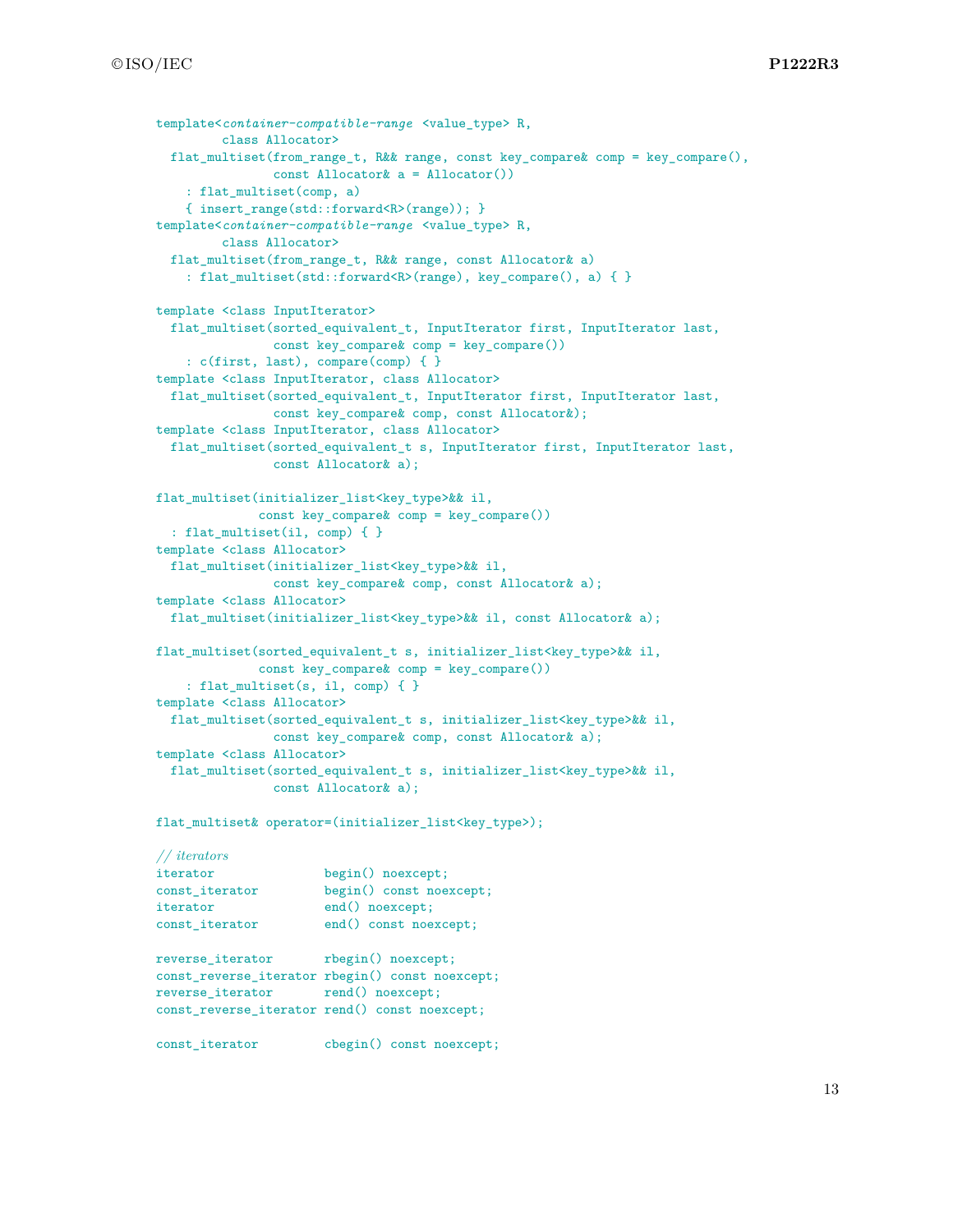```
const_iterator cend() const noexcept;
const_reverse_iterator crbegin() const noexcept;
const_reverse_iterator crend() const noexcept;
// capacity
[[nodiscard]] bool empty() const noexcept;
size_type size() const noexcept;
size_type max_size() const noexcept;
// 21.6.6.4, modifiers
template <class... Args> iterator emplace(Args&&... args);
template <class... Args>
  iterator emplace_hint(const_iterator position, Args&&... args);
pair<iterator, bool> insert(const value_type& x)
  { return emplace(x); }
pair<iterator, bool> insert(value_type&& x)
 { return emplace(std::move(x)); }
iterator insert(const_iterator position, const value_type& x)
  { return emplace_hint(position, x); }
iterator insert(const_iterator position, value_type&& x)
  { return emplace_hint(position, std::move(x)); }
template <class InputIterator>
 void insert(InputIterator first, InputIterator last);
template <class InputIterator>
 void insert(sorted_equivalent_t, InputIterator first, InputIterator last);
template<ccontainer-compatible-range <value_type> R>
 void insert_range(R&& range)
    { insert(ranges::begin(range), ranges::end(range)); }
void insert(initializer_list<key_type> il)
  { insert(il.begin(), il.end()); }
void insert(sorted_unique_t s, initializer_list<key_type> il)
  { insert(s, il.begin(), il.end()); }
container_type extract() &&;
void replace(container_type&&);
iterator erase(iterator position);
iterator erase(const_iterator position);
size_type erase(const key_type& x);
template<class K> size_type erase(K&& x);
iterator erase(const_iterator first, const_iterator last);
void swap(flat_multiset& fms) noexcept(is_nothrow_swappable_v<key_compare>);
void clear() noexcept;
// observers
key_compare key_comp() const;
value_compare value_comp() const;
// set operations
iterator find(const key_type& x);
```
const iterator find(const key type & x) const;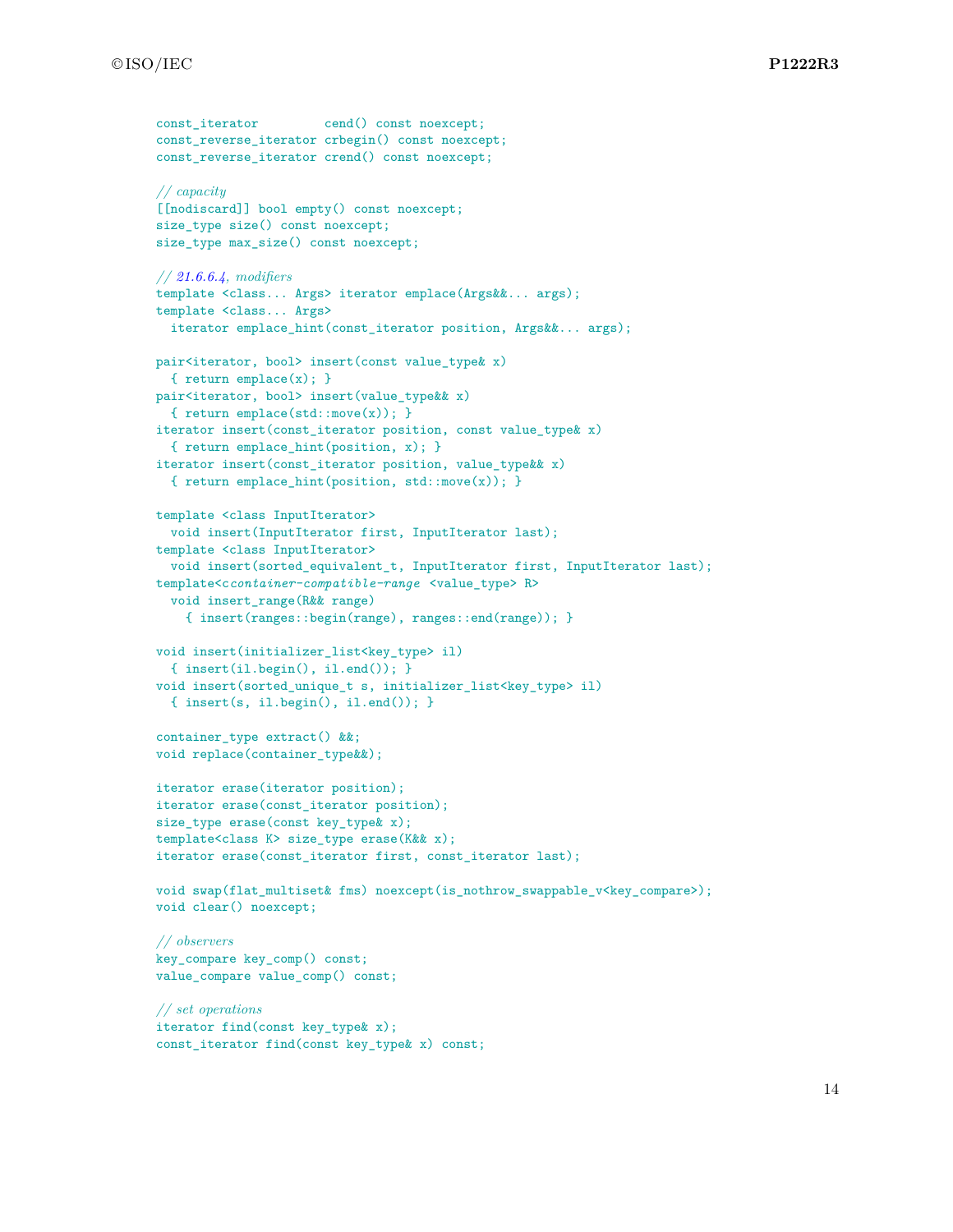```
template <class K> iterator find(const K& x);
  template <class K> const_iterator find(const K& x) const;
  size_type count(const key_type& x) const;
 template <class K> size_type count(const K& x) const;
 bool contains(const key_type& x) const;
 template <class K> bool contains(const K& x) const;
 iterator lower_bound(const key_type& x);
 const_iterator lower_bound(const key_type& x) const;
  template <class K> iterator lower_bound(const K& x);
  template <class K> const_iterator lower_bound(const K& x) const;
 iterator upper_bound(const key_type& x);
 const_iterator upper_bound(const key_type& x) const;
  template <class K> iterator upper_bound(const K& x);
 template <class K> const_iterator upper_bound(const K& x) const;
 pair<iterator, iterator> equal_range(const key_type& x);
 pair<const_iterator, const_iterator> equal_range(const key_type& x) const;
 template <class K>
   pair<iterator, iterator> equal_range(const K& x);
 template <class K>
   pair<const_iterator, const_iterator> equal_range(const K& x) const;
 friend bool operator==(const flat_multiset& x, const flat_multiset& y);
 friend synth-three-way-result <value type>
 bool operator<=>(const flat_multiset& x, const flat_multiset& y);
 friend void swap(flat_multiset& x, flat_multiset& y) noexcept(noexcept(x.swap(y))
    { return x.swap(y); }
private:
 container_type c; // exposition only
 key_compare compare; // exposition only
};
template <class InputIterator, class Compare = less<iter-value-type <InputIterator>>>
 flat_multiset(InputIterator, InputIterator, Compare = Compare())
    -> flat_multiset<iter-value-type <InputIterator>, iter-value-type <InputIterator>, Compare>;
template <class InputIterator, class Compare = less<iter-value-type <InputIterator>>>
 flat_multiset(sorted_equivalent_t, InputIterator, InputIterator, Compare = Compare())
    -> flat_multiset<iter-value-type <InputIterator>, iter-value-type <InputIterator>, Compare>;
template<ranges::input_range R, class Compare = less<ranges::range_value_t<R>>,
        class Allocator = allocator<ranges::range_value_t<R>>>
 flat_multiset(from_range_t, R&&, Compare = Compare(), Allocator = Allocator())
    -> flat_multiset<ranges::range_value_t<R>, Compare, Allocator>;
 template<ranges::input_range R, class Allocator>
   flat_multiset(from_range_t, R&&, Allocator)
     -> flat_multiset<ranges::range_value_t<R>, less<ranges::range_value_t<R>>, Allocator>;
```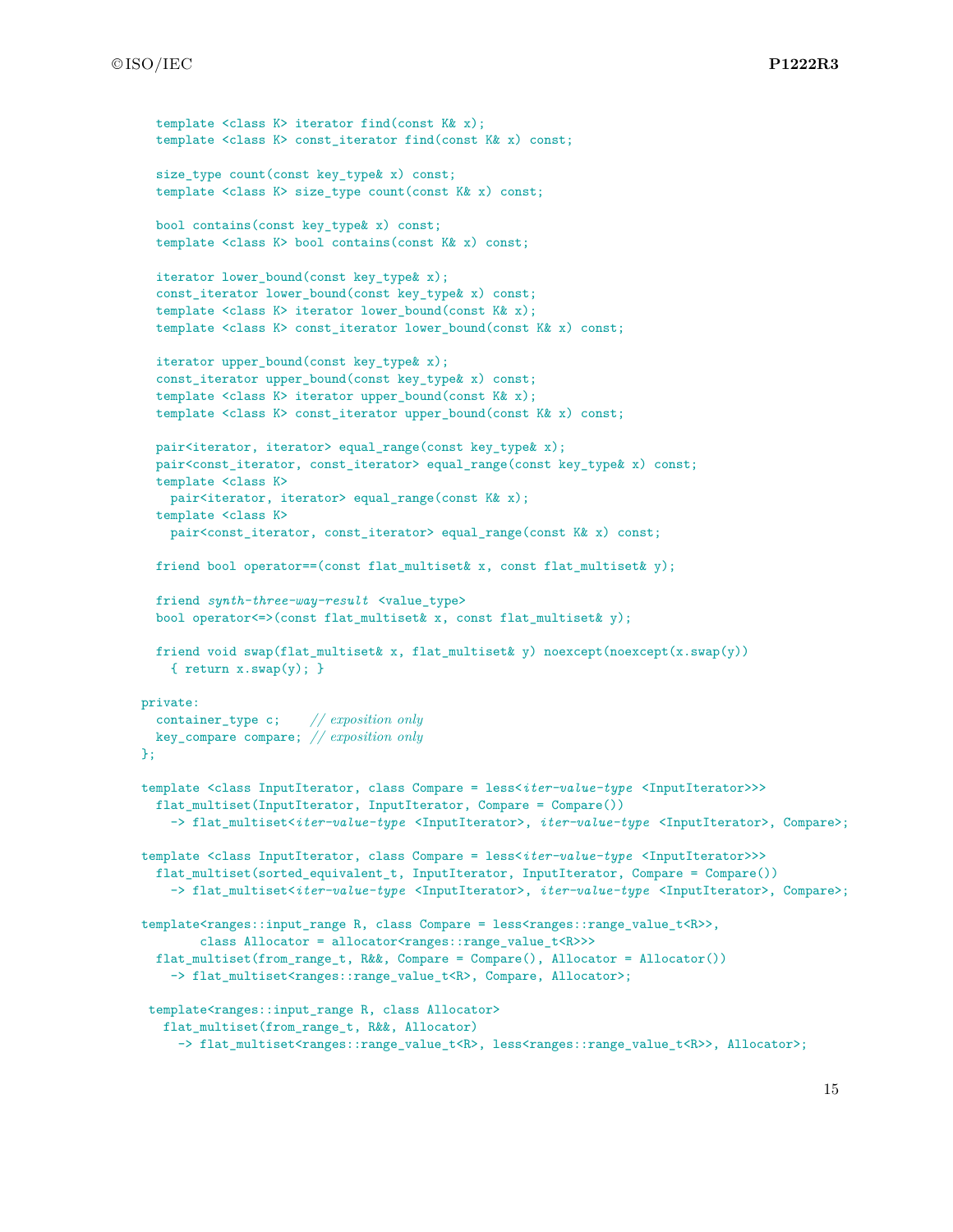```
template<class Key, class Compare = less<Key>>
    flat_multiset(initializer_list<Key>, Compare = Compare())
      -> flat_multiset<Key, Compare>;
  template<class Key, class Compare = less<Key>>
  flat_multiset(sorted_equivalent_t, initializer_list<Key>, Compare = Compare())
      -> flat_multiset<Key, Compare>;
}
```
#### <span id="page-16-0"></span>**21.6.6.3 Constructors [flatmultiset.cons]**

```
flat multiset(container type cont);
```
1 *Effects:* Initializes c with std::move(cont), value-initializes compare, and sorts the range [begin(), end()) with respect to compare.

<sup>2</sup> *Complexity:* Linear in *N* if cont is sorted with respect to compare and otherwise *N* log *N*, where *N* is cont.size().

```
template <class Allocator>
 flat_multiset(const container_type& cont, const Allocator& a);
template <class Allocator>
 flat_multiset(initializer_list<value_type> il, const Allocator& a);
flat_multiset(initializer_list<value_type> il, const key_compare& comp,
             const Allocator& a);
template <class Allocator>
 flat_multiset(sorted_equivalent_t, const container_type&, const Allocator&);
template <class Allocator>
 flat_multiset(sorted_equivalent_t s, initializer_list<value_type> il,
               const Allocator& a);
template <class Allocator>
 flat_multiset(sorted_equivalent_t s, initializer_list<value_type> il,
               const key_compare& comp, const Allocator& a);
template <class Allocator>
 flat_multiset(const key_compare& comp, const Allocator&);
template <class Allocator>
  explicit flat_multiset(const Allocator& a);
template <class InputIterator, class Allocator>
 flat_multiset(InputIterator first, InputIterator last,
                const key_compare& comp, const Allocator&);
template <class InputIterator, class Allocator>
 flat_multiset(InputIterator first, InputIterator last,
                const Allocator& a);
template <class InputIterator, class Allocator>
 flat_multiset(sorted_equivalent_t, InputIterator first, InputIterator last,
               const key_compare& comp, const Allocator&);
template <class InputIterator, class Allocator>
 flat_multiset(sorted_equivalent_t s, InputIterator first, InputIterator last,
                const Allocator& a);
template <class Allocator>
 flat_multiset(initializer_list<key_type>&& il,
               const key_compare& comp, const Allocator& a);
template <class Allocator>
 flat_multiset(initializer_list<key_type>&& il, const Allocator& a);
template <class Allocator>
 flat_multiset(sorted_equivalent_t s, initializer_list<key_type>&& il,
```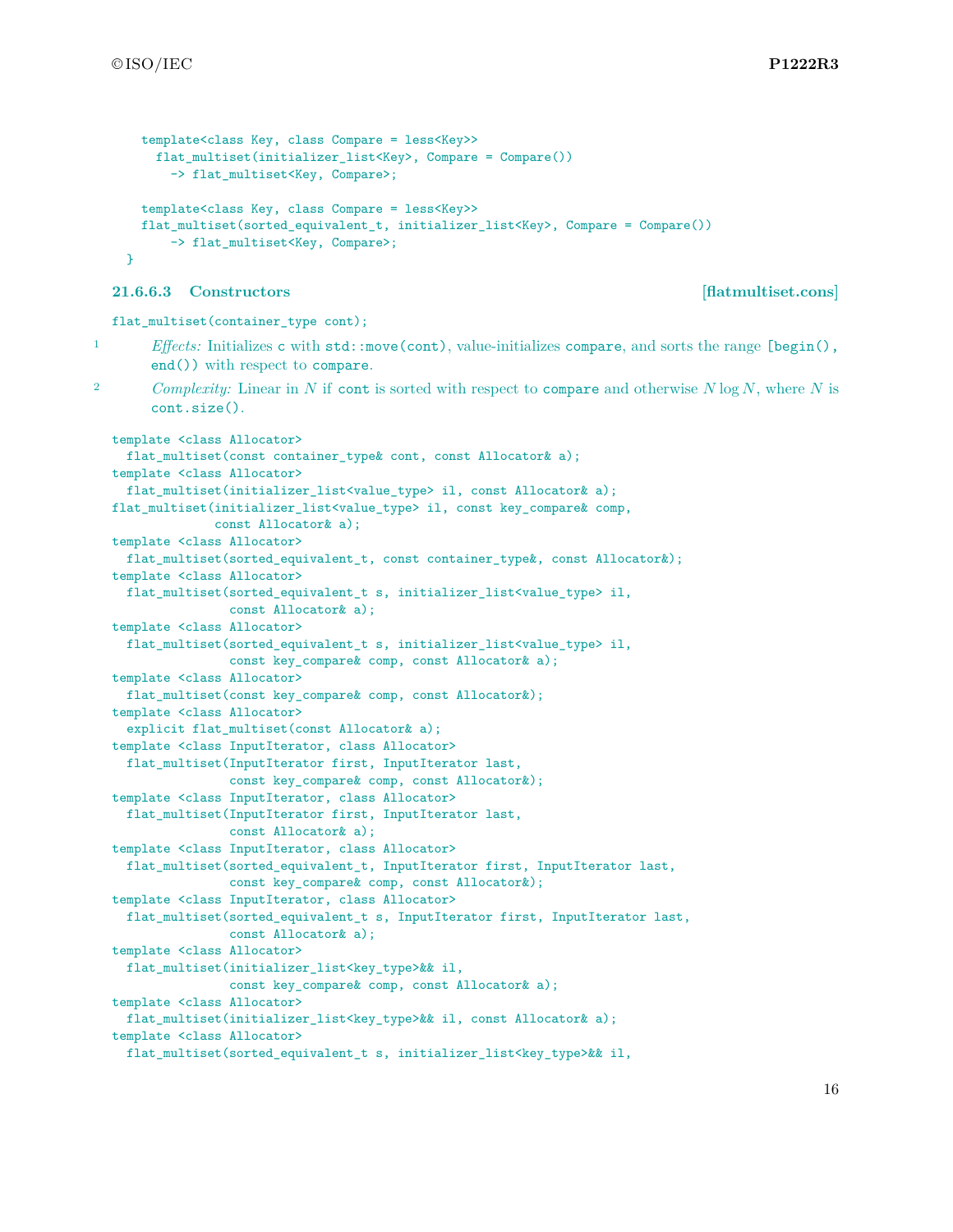```
const key compare& comp, const Allocator& a);
template <class Allocator>
  flat_multiset(sorted_equivalent_t s, initializer_list<key_type>&& il,
                const Allocator& a);
```
3 *Constraints:* uses\_allocator\_v<key\_container\_type, Allocator> is true.

<sup>4</sup> *Effects:* Equivalent to the corresponding non-allocator constructors except that c is constructed with uses-allocator construction ([allocator.uses.construction]).

<span id="page-17-0"></span>**21.6.6.4 Modifiers [flatmultiset.modifiers]**

template <class... Args> iterator emplace(Args&&... args);

- 1 *Constraints:* is\_constructible\_v<key\_type, Args&&...> is true.
- <sup>2</sup> *Effects:* First, initializes a key\_type object t with std::forward<Args>(args)..., then inserts t as if by:

```
auto it = ranges::upper_bound(c, t, compare);
c.emplace(it, std::move(t));
```
<sup>3</sup> *Returns:* An iterator that points to the inserted element.

```
template <class InputIterator>
  void insert(InputIterator first, InputIterator last);
```
*Effects:* Adds elements to c as if by:

```
for (; first != last; ++first) {
 c.insert(std::end(c), *first);
}
```
sorts the range of newly inserted elements with respect to compare, and merges the resulting sorted range and the sorted range of pre-existing elements into a single sorted range.

<sup>4</sup> *Complexity: N* + *M* log *M*, where *N* is size() before the operation and *M* is distance(first, last).

```
template <class InputIterator>
  void insert(sorted_unique_t, InputIterator first, InputIterator last);
```
- <sup>5</sup> *Preconditions:* The range [first,last) is sorted with respect to compare.
- <sup>6</sup> *Effects:* Equivalent to: insert(first, last).

```
7 Complexity: Linear.
```
void swap(flat\_multiset& fms) noexcept(is\_nothrow\_swappable\_v<key\_compare>);

<sup>8</sup> *Effects:* Equivalent to:

```
ranges::swap(compare, fms.compare);
ranges::swap(c, fms.c);
```
container\_type extract() &&;

<sup>9</sup> *Returns:* std::move(c).

<sup>10</sup> *Postconditions:* \*this is emptied, even if the function exits via exception.

```
void replace(container_type&& cont);
```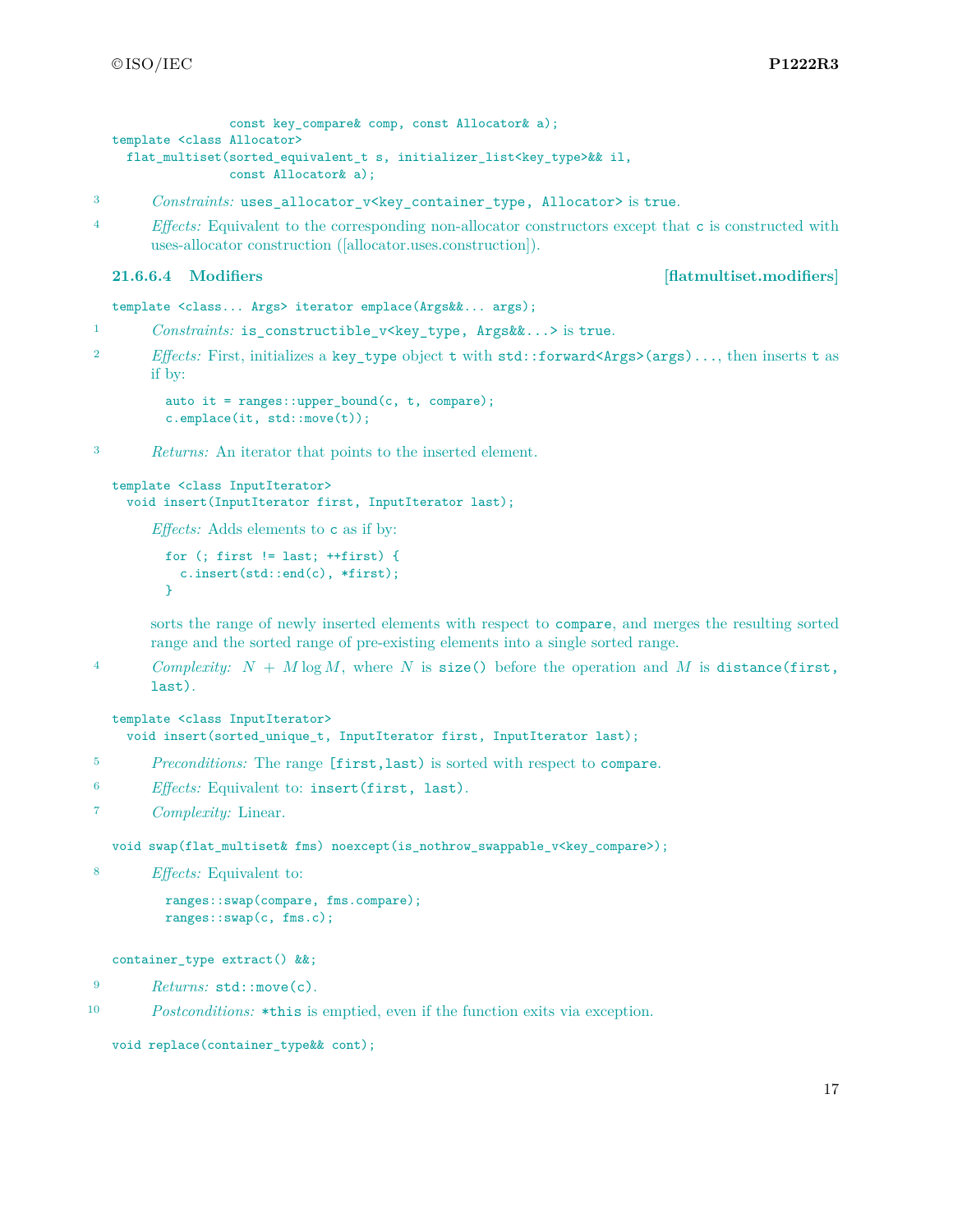<sup>11</sup> *Preconditions:* The elements of cont are sorted with respect to compare.

<sup>12</sup> *Effects:* Equivalent to:

```
c = std::move (cont);
```
### **21.6.6.5 Erasure [flatmultiset.erasure]**

```
template<class Key, class Compare, class Container>
 size_t erase_if(flat_multiset<Key, Compare, Container>& c,
                  Predicate pred);
```
<sup>1</sup> *Effects:* Removes the elements for which pred is true, as if by:

```
auto [erase_first, erase_last] = ranges::remove_if(c, pred);
return c.erase(erase_first, erase_last);
```
Add to section [container.adaptors.format]:

### **21.6.7 Formatting [container.adaptors.format]**

<sup>1</sup> For each of flat\_set and flat\_multiset, the library provides the following formatter specialization where *set-type* is the name of the template:

```
namespace std {
  template <class charT, formattable<charT> Key, class... U>
  struct formatter<set-type <Key, U...>, charT>
  {
  private:
    range_formatter<Key, charT> underlying_; // exposition only
  public:
   formatter();
    template <class ParseContext>
      constexpr typename ParseContext::iterator
        parse(ParseContext& ctx);
    template <class FormatContext>
      typename FormatContext::iterator
        format(const set-type <Key, U...>& r, FormatContext& ctx) const;
 };
}
```
formatter();

```
2 Effects: Equivalent to:
```

```
this->set_brackets(STATICALLY-WIDEN <charT>("{"), STATICALLY-WIDEN <charT>("}"));
```

```
template <class ParseContext>
 constexpr typename ParseContext::iterator
    parse(ParseContext& ctx);
```

```
3 Effects: Equivalent to: return underlying_.parse(ctx);
```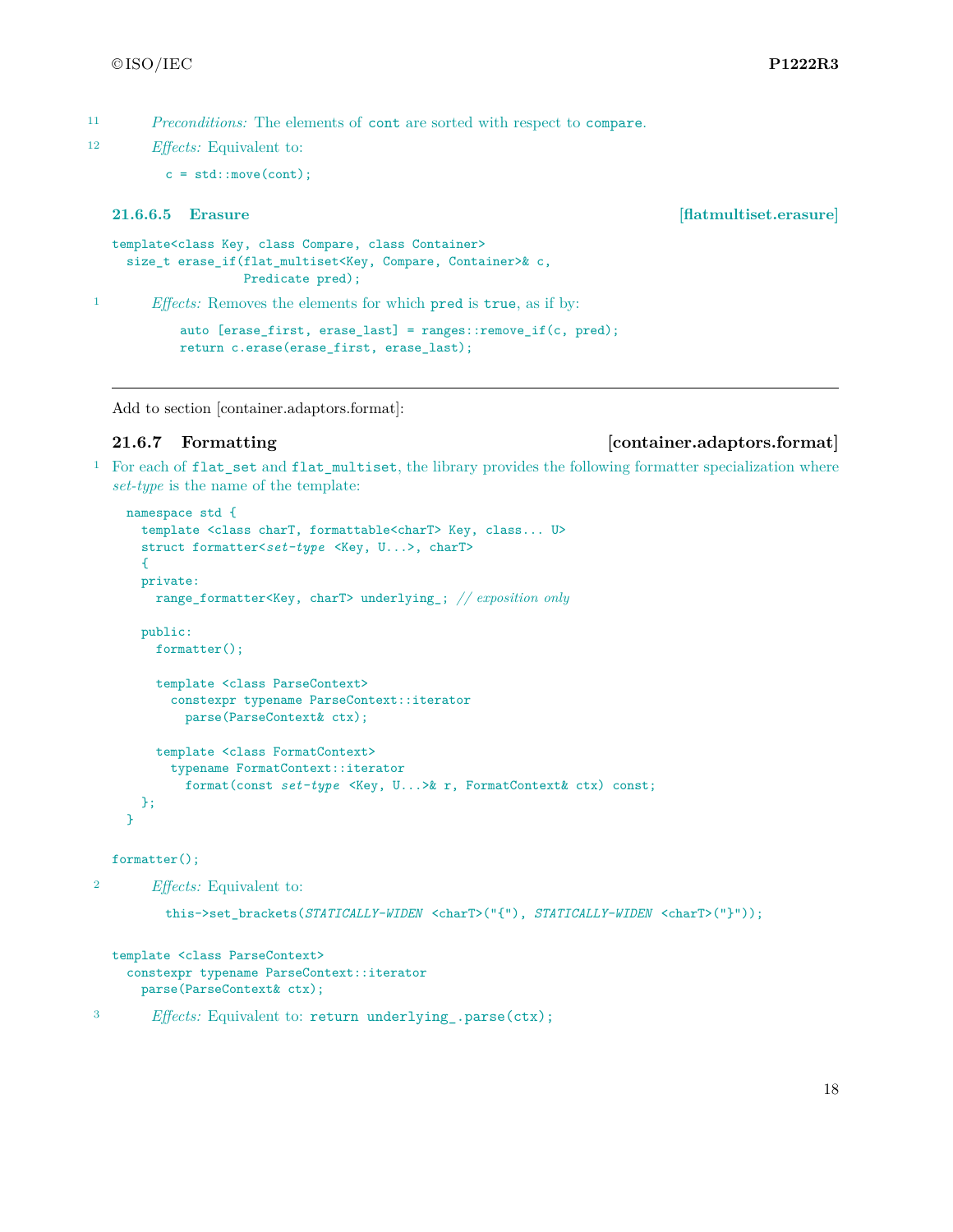template <class FormatContext> typename FormatContext::iterator format(const *set-type* <Key, U...>& r, FormatContext& ctx) const; <sup>4</sup> *Effects:* Equivalent to: return underlying\_.format(r, ctx);